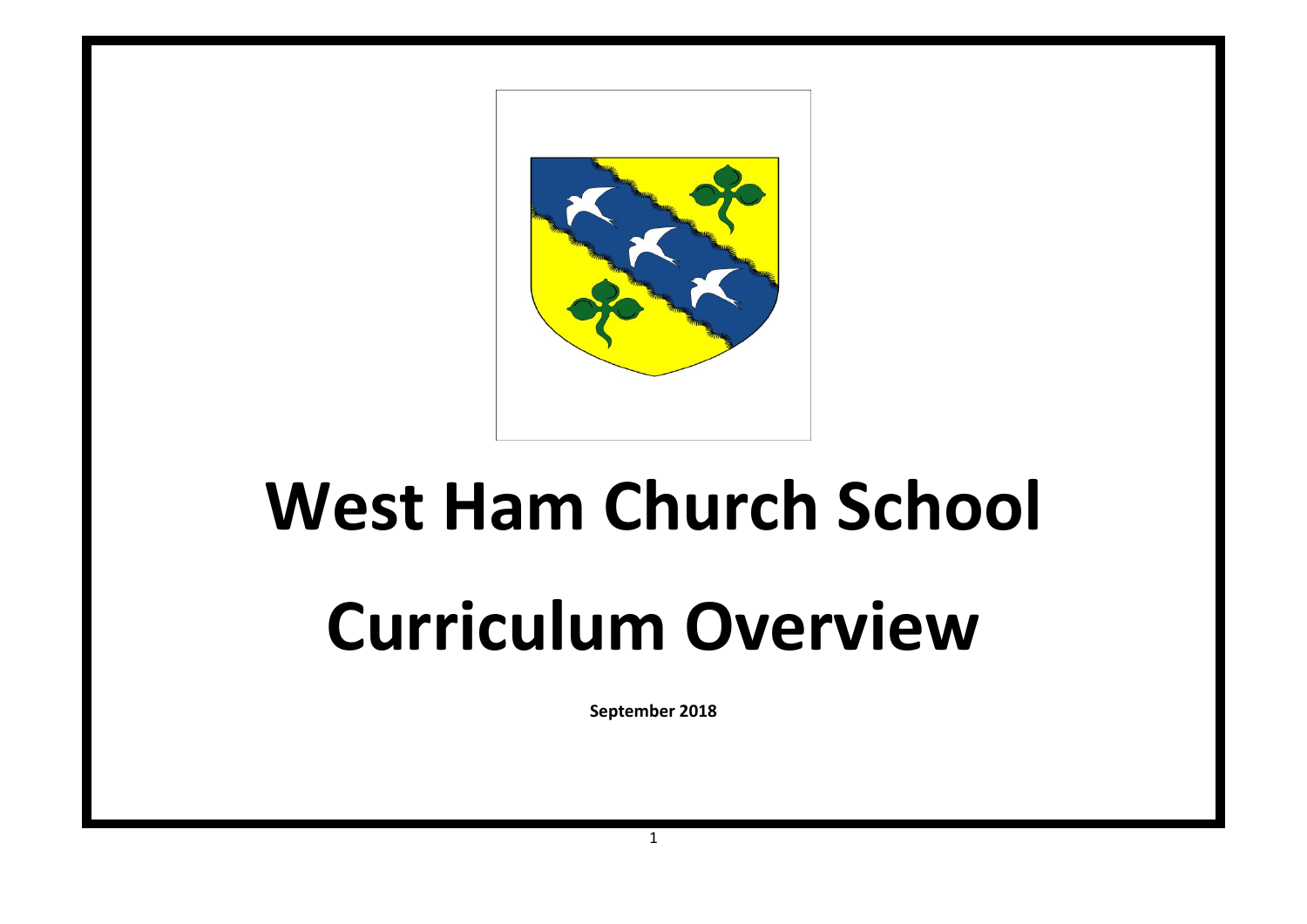|                                               | Term 1                                                                 | Term 2                                           | Term 3                               | Term 4                          | Term 5                                                                                       | Term 6                              |
|-----------------------------------------------|------------------------------------------------------------------------|--------------------------------------------------|--------------------------------------|---------------------------------|----------------------------------------------------------------------------------------------|-------------------------------------|
| <b>Values</b>                                 | Responsibility                                                         | Peace                                            | Respect                              | Friendship/Kindness             | Perseverance                                                                                 | Truth                               |
| <b>Topics-</b><br><b>Cornerstones</b>         | Do you want to be<br>friends?                                          | Festivals                                        | Do dragons exist?                    | Why do ladybirds<br>have spots? | Do cows drink<br>milk?                                                                       | Can we explore it?                  |
| <b>PSHE</b>                                   | New Beginning<br><b>Rights Respecting</b><br>School, British<br>Values | Getting on and<br>falling out                    | Going for goals                      | Saying no to<br>bullying        | Good to be me<br>Primary school<br>engagement<br>programme<br>(police) People who<br>help us | Relationships/Changes               |
| <b>RE</b>                                     | Aspects of identity<br>and relationships                               | Celebrations and<br>festivals<br>(EYFS Nativity) | Celebrations and<br>festivals        | Easter story                    | Stories from<br>different religions                                                          | Stories from different<br>religions |
| <b>French</b>                                 |                                                                        | Greetings                                        |                                      | Songs                           | <b>Numbers</b>                                                                               |                                     |
| <b>Curriculum-linked</b><br>educational visit | Visit to local park                                                    |                                                  |                                      | Visit to Museum of<br>Childhood |                                                                                              | Visit to local park                 |
| <b>Additional</b><br>physical activities      | 'Mile a day'                                                           |                                                  | <b>Forest school</b><br>'Mile a day' |                                 |                                                                                              |                                     |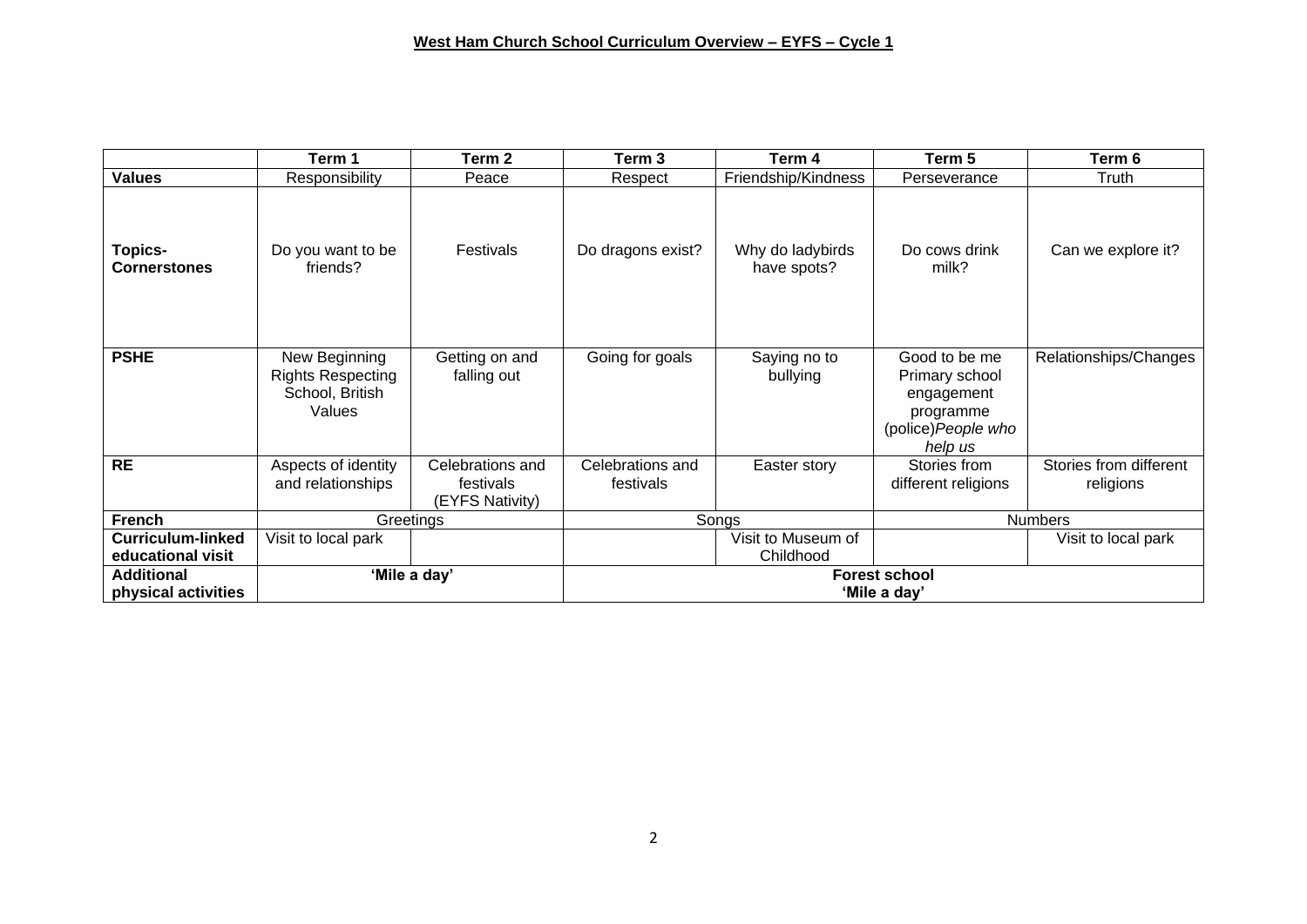#### **West Ham Church School Curriculum Overview – EYFS – Cycle 2**

|                                               | Term 1                                                                         | Term 2                        | Term 3                        | Term 4                   | Term 5                                                                       | Term 6                                           |  |
|-----------------------------------------------|--------------------------------------------------------------------------------|-------------------------------|-------------------------------|--------------------------|------------------------------------------------------------------------------|--------------------------------------------------|--|
| <b>Values</b>                                 | Responsibility                                                                 | Peace                         | Respect                       | Friendship/Kindness      | Perseverance                                                                 | Truth                                            |  |
| <b>Topics</b>                                 | Why do you love<br>me so much?                                                 | Festivals<br>(EYFS Nativity)  | Will you read me a<br>story?  | Are eggs alive?          | Why are carrots<br>orange?<br>Why can't I eat<br>chocolate for<br>breakfast? | Are we there yet?                                |  |
| <b>PSHE</b>                                   | <b>New Beginnings</b><br><b>Rights Respecting</b><br>School, British<br>Values | Getting on and<br>falling out | Going for goals               | Saying no to<br>bullying | Good to be me                                                                | Relationships/Changes                            |  |
| <b>RE</b>                                     | Aspects of identity<br>and relationships                                       | Celebrations and<br>festivals | Celebrations and<br>festivals | Easter story             | Stories from<br>different religions                                          | Stories from different<br>religions<br>Festivals |  |
| <b>French</b>                                 |                                                                                | Greetings                     |                               | Songs                    |                                                                              | <b>Numbers</b>                                   |  |
| <b>Curriculum-linked</b><br>educational visit | Visit to local park                                                            |                               | Visit library                 | Live chicks              | Visit to<br>supermarket                                                      | Visit to farm                                    |  |
| <b>Additional</b>                             |                                                                                | 'Mile a day'                  | <b>Forest school</b>          |                          |                                                                              |                                                  |  |
| physical activities                           |                                                                                |                               |                               |                          | 'Mile a day'                                                                 |                                                  |  |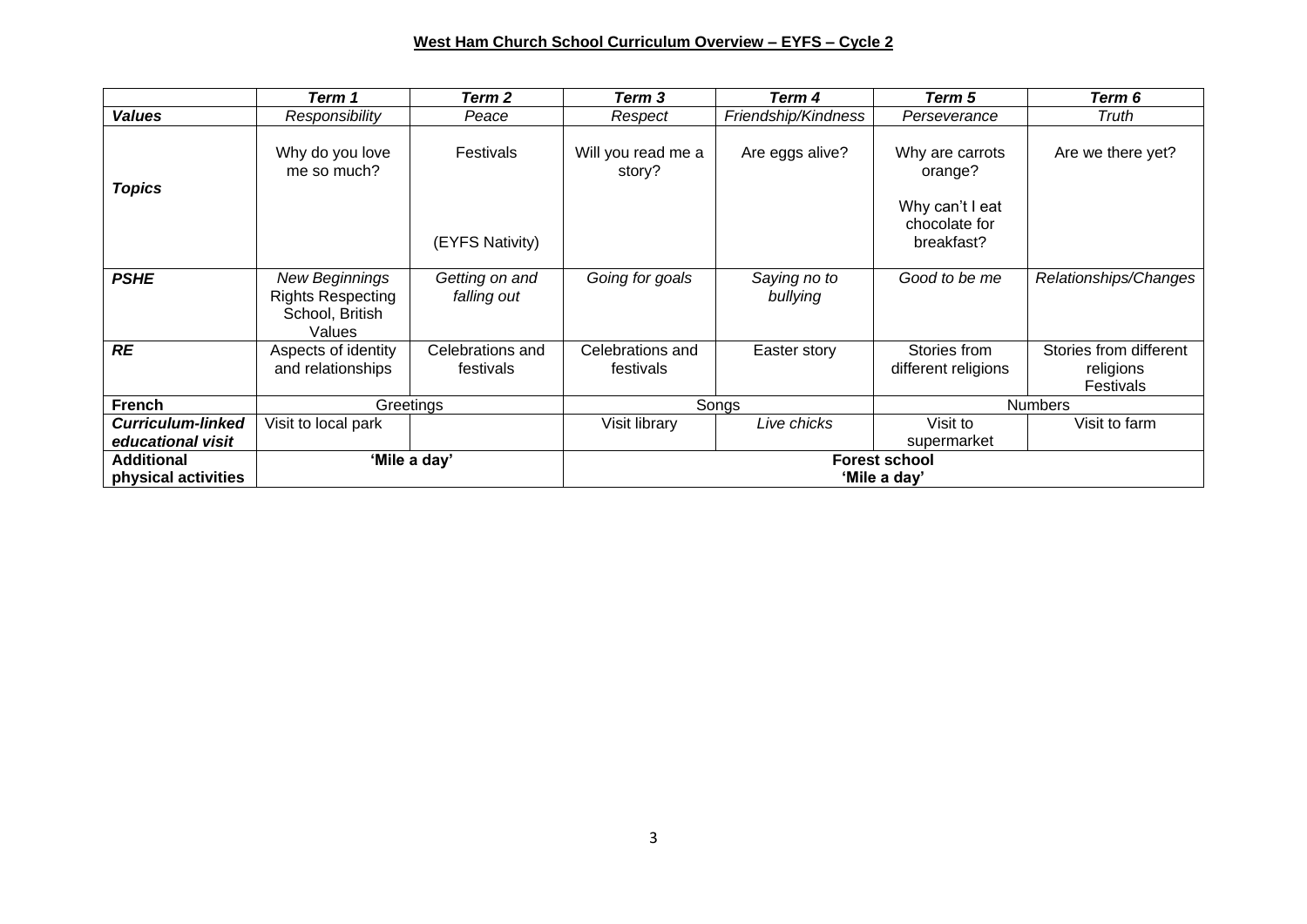#### **West Ham Church School Curriculum Overview – KS1 – Cycle 1**

|                                      | Term 1                                                                                                                          | Term 2                                                                                                                                            | Term <sub>3</sub>                                                                                                                                                               | Term 4                                                                                                                                             | Term 5                                                                                                                                       | Term 6                                                                                                                                            |  |
|--------------------------------------|---------------------------------------------------------------------------------------------------------------------------------|---------------------------------------------------------------------------------------------------------------------------------------------------|---------------------------------------------------------------------------------------------------------------------------------------------------------------------------------|----------------------------------------------------------------------------------------------------------------------------------------------------|----------------------------------------------------------------------------------------------------------------------------------------------|---------------------------------------------------------------------------------------------------------------------------------------------------|--|
| <b>Values</b>                        | Responsibility                                                                                                                  | Peace                                                                                                                                             | Respect                                                                                                                                                                         | Friendship/Kindness                                                                                                                                | Perseverance                                                                                                                                 | Truth                                                                                                                                             |  |
| <b>English - Writing</b>             |                                                                                                                                 |                                                                                                                                                   |                                                                                                                                                                                 | Extended writing is cross-curricular, linked with current topics and themes studied; grammar, punctuation and spelling                             |                                                                                                                                              |                                                                                                                                                   |  |
| <b>English - Reading</b>             | Daily guided reading sessions; silent reading and storytime                                                                     |                                                                                                                                                   |                                                                                                                                                                                 |                                                                                                                                                    |                                                                                                                                              |                                                                                                                                                   |  |
| <b>Maths Y1</b>                      | Number & Place<br>Value<br>Addition &<br>Subtraction<br>Measurement                                                             | Number & Place<br>Value<br>Addition &<br>Subtraction<br>Multiplication &<br><b>Division</b>                                                       | Number & Place<br>Value<br>Addition &<br>Subtraction<br>Measurement<br>Properties of<br>Shapes                                                                                  | Number & Place<br>Value<br>Addition &<br>Subtraction<br>Multiplication &<br>Division<br>Position and<br><b>Direction</b>                           | Number & Place<br>Value<br>Addition &<br>Subtraction<br>Measurement<br>Properties of<br>Shapes                                               | Number & Place Value<br>Multiplication &<br>Division<br>Position and Direction                                                                    |  |
| <b>Maths Y2</b>                      | Number & Place<br>Value<br>Addition &<br>Subtraction<br>Multiplication &<br><b>Division</b><br>Measurement<br><b>Statistics</b> | Number & Place<br>Value<br>Addition &<br>Subtraction<br>Multiplication &<br><b>Division</b><br>Fractions<br>Measurement<br>Properties of<br>Shape | Number & Place<br>Value<br>Addition &<br>Subtraction<br>Multiplication &<br><b>Division</b><br>Fractions<br>Measurement<br><b>Position &amp; Direction</b><br><b>Statistics</b> | Number & Place<br>Value<br>Addition &<br>Subtraction<br>Multiplication &<br><b>Division</b><br>Fractions<br>Measurement<br>Properties of<br>Shapes | Number & Place<br>Value<br>Addition &<br>Subtraction<br>Multiplication &<br><b>Division</b><br>Fractions<br>Measurement<br><b>Statistics</b> | Number & Place Value<br><b>Addition &amp; Subtraction</b><br>Multiplication &<br><b>Division</b><br>Fractions<br>Measurement<br><b>Statistics</b> |  |
| <b>Science</b>                       | Growth and<br>survival<br>Seasonal Changes                                                                                      | Exploring everyday<br>materials 1                                                                                                                 | <b>Exploring uses</b><br>everyday materials<br>$\mathcal{P}$                                                                                                                    | Super scientists<br>Animals and<br>humans                                                                                                          | Cornerstones<br>Living habitats                                                                                                              | Living in habitats<br>Plants                                                                                                                      |  |
| <b>Christianity and</b><br><b>RE</b> | Belonging to<br>Christianity.                                                                                                   | Christmas                                                                                                                                         | Why are different<br>books special?                                                                                                                                             | How do we know<br>Easter is coming?                                                                                                                | What does it mean<br>to be a Muslim?                                                                                                         | What is fasting and<br>why do people fast?                                                                                                        |  |
| <b>Computing</b>                     | E Safety and<br>drawing software                                                                                                | E Safety and<br>drawing software                                                                                                                  | Word processing<br>and design<br>software                                                                                                                                       | Powerpoint                                                                                                                                         | E Safety and<br>Internet research                                                                                                            | Programming                                                                                                                                       |  |
| <b>PSHE</b>                          | New Beginnings<br><b>Rights Respecting</b><br>School, British<br>Values                                                         | Getting on and<br>falling out                                                                                                                     | Going for goals<br>Primary school<br>engagement<br>programme<br>(police) Stranger<br>danger                                                                                     | Saying no to<br>bullying                                                                                                                           | Good to be me                                                                                                                                | Relationships/Changes                                                                                                                             |  |
| PE and 'Mile a<br>day'               | Games 1                                                                                                                         | Circuit training                                                                                                                                  | gymnastics                                                                                                                                                                      | Games 2                                                                                                                                            | dance                                                                                                                                        | <b>Athletics</b>                                                                                                                                  |  |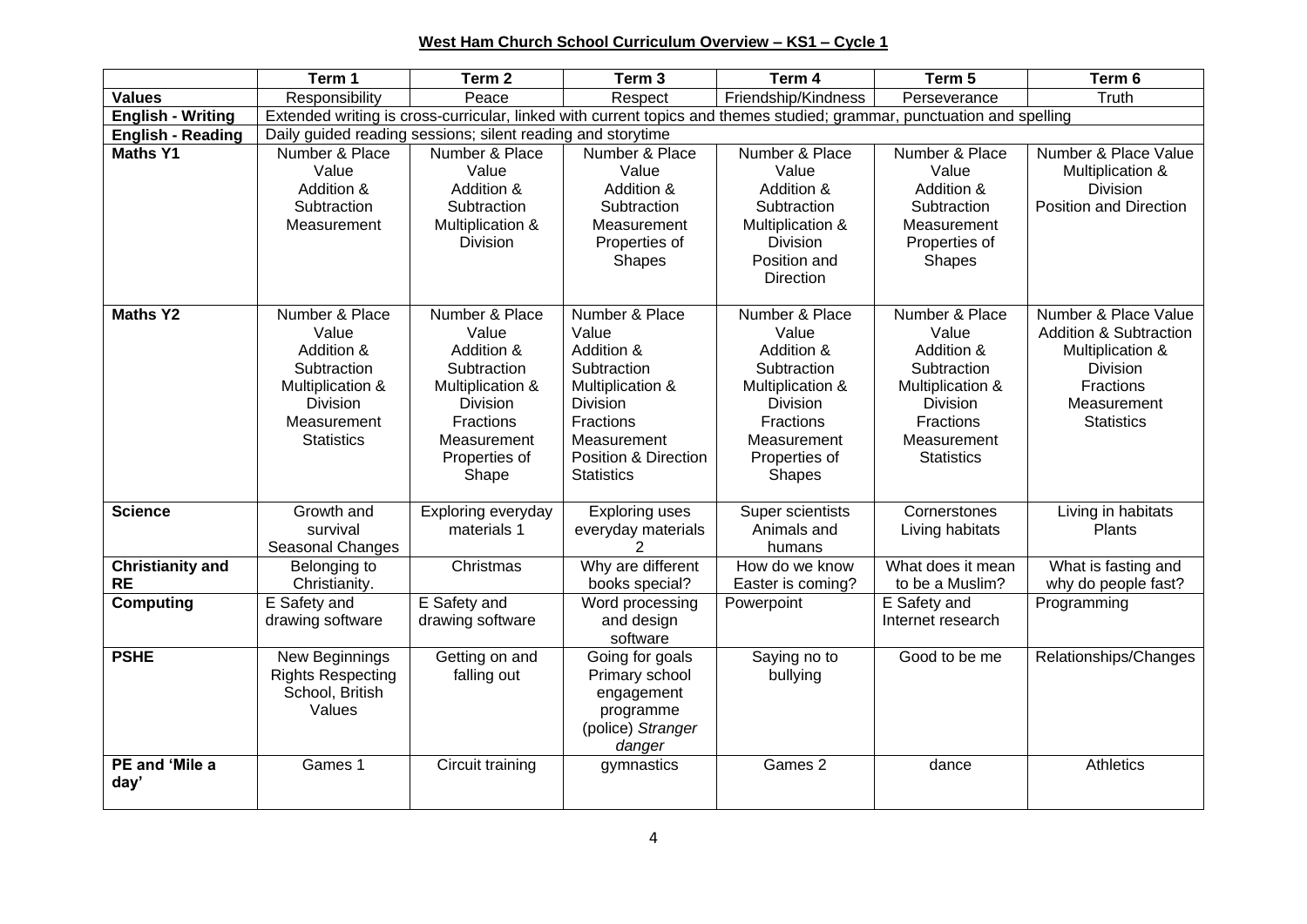| <b>D&amp;T and Art</b> | Cross curricular links to Cornerstones topic |                 |                         |                      |                   |                           |  |
|------------------------|----------------------------------------------|-----------------|-------------------------|----------------------|-------------------|---------------------------|--|
| Music – Year 1         | Singing                                      | Singing         | Singing                 | Singing              | Singing           | Singing                   |  |
| and 2                  |                                              |                 |                         |                      |                   |                           |  |
| Curriculum-linked      | Local area walk                              | <b>Nativity</b> | Invite London Fire      | Invite school nurse  | Visit to a mosque | Natural History           |  |
| educational visit      | Y1: Forest school                            | Diwali          | Brigade to visit KS1    | in re babies $(?)$   | London Zoo -      | Museum (Storytelling      |  |
| and Forest School      | Harvest                                      | Christmas       | at school or visit to   | Faith in schools for | science           | with puppets - could      |  |
| (outdoor learning)     |                                              |                 | fire station            | RE.                  | Dogs Trust        | be different term,        |  |
|                        |                                              |                 | Museum of London        | Easter egg hunt the  | Eid               | pending on story          |  |
|                        |                                              |                 | <b>GFL visit</b>        | park                 | Father's Day      | $theme) - insects$        |  |
|                        |                                              |                 | Visit to science        | Shrove               |                   | exhibits                  |  |
|                        |                                              |                 | museum                  | Tuesday/Easter       |                   | Local area visit - plants |  |
|                        |                                              |                 | Y2: Forest school       | Mother's Day         |                   |                           |  |
|                        |                                              |                 | Treasure hunt           | St Patrick's Day     |                   |                           |  |
|                        |                                              |                 | <b>Chinese New Year</b> |                      |                   |                           |  |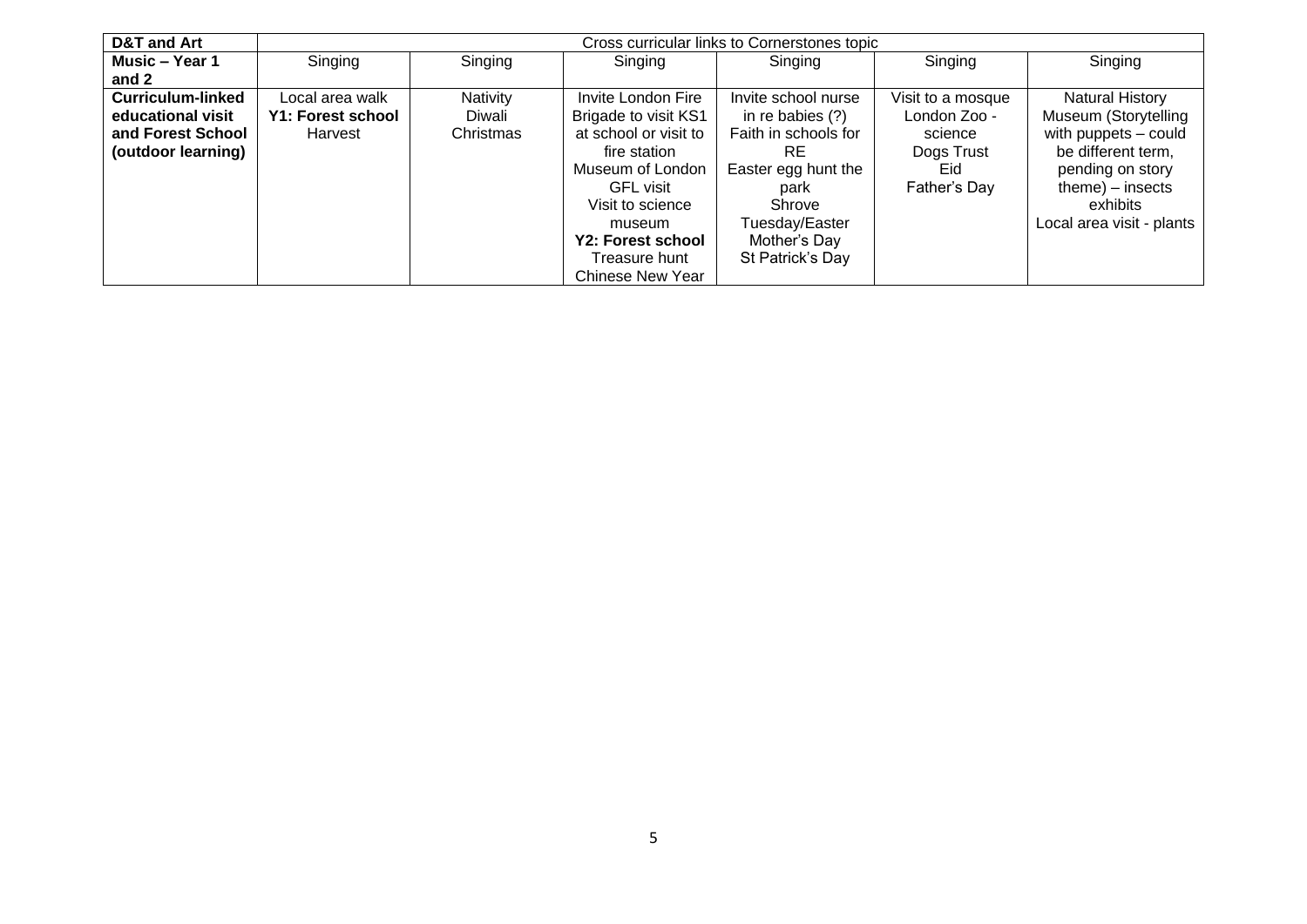**West Ham Church School Curriculum Overview – KS1 – Cycle 2** 

|                                      | Term 1                                                                                                                   | Term <sub>2</sub>                                                                                                                          | Term <sub>3</sub>                                                                                                                                                           | Term 4                                                                                                                                                           | Term 5                                                                                                                                       | Term 6                                                                                                                                            |  |  |
|--------------------------------------|--------------------------------------------------------------------------------------------------------------------------|--------------------------------------------------------------------------------------------------------------------------------------------|-----------------------------------------------------------------------------------------------------------------------------------------------------------------------------|------------------------------------------------------------------------------------------------------------------------------------------------------------------|----------------------------------------------------------------------------------------------------------------------------------------------|---------------------------------------------------------------------------------------------------------------------------------------------------|--|--|
| <b>Values</b>                        | Responsibility                                                                                                           | Peace                                                                                                                                      | Respect                                                                                                                                                                     | Friendship/Kindness                                                                                                                                              | Perseverance                                                                                                                                 | Truth                                                                                                                                             |  |  |
| <b>English - Writing</b>             |                                                                                                                          |                                                                                                                                            |                                                                                                                                                                             | Extended writing is cross-curricular, linked with current topics and themes studied; grammar, punctuation and spelling                                           |                                                                                                                                              |                                                                                                                                                   |  |  |
| <b>English - Reading</b>             | Daily guided reading sessions; silent reading and storytime                                                              |                                                                                                                                            |                                                                                                                                                                             |                                                                                                                                                                  |                                                                                                                                              |                                                                                                                                                   |  |  |
| <b>Maths Y1</b>                      | Number & Place<br>Value<br>Addition &<br>Subtraction<br>Measurement                                                      | Number & Place<br>Value<br>Addition &<br>Subtraction<br>Multiplication &<br><b>Division</b>                                                | Number & Place<br>Value<br>Addition &<br>Subtraction<br>Measurement<br>Properties of<br>Shapes                                                                              | Number & Place<br>Value<br>Addition &<br>Subtraction<br>Multiplication &<br><b>Division</b><br>Position and<br>Direction                                         | Number & Place<br>Value<br>Addition &<br>Subtraction<br>Measurement<br>Properties of<br><b>Shapes</b>                                        | Number & Place Value<br>Multiplication &<br><b>Division</b><br><b>Position and Direction</b>                                                      |  |  |
| <b>Maths Y2</b>                      | Number & Place<br>Value<br>Addition &<br>Subtraction<br>Multiplication &<br>Division<br>Measurement<br><b>Statistics</b> | Number & Place<br>Value<br>Addition &<br>Subtraction<br>Multiplication &<br>Division<br>Fractions<br>Measurement<br>Properties of<br>Shape | Number & Place<br>Value<br>Addition &<br>Subtraction<br>Multiplication &<br><b>Division</b><br><b>Fractions</b><br>Measurement<br>Position & Direction<br><b>Statistics</b> | Number & Place<br>Value<br>Addition &<br>Subtraction<br>Multiplication &<br><b>Division</b><br><b>Fractions</b><br>Measurement<br>Properties of<br><b>Shapes</b> | Number & Place<br>Value<br>Addition &<br>Subtraction<br>Multiplication &<br>Division<br><b>Fractions</b><br>Measurement<br><b>Statistics</b> | Number & Place Value<br><b>Addition &amp; Subtraction</b><br>Multiplication &<br><b>Division</b><br>Fractions<br>Measurement<br><b>Statistics</b> |  |  |
| <b>Science</b>                       | Growth and<br>survival                                                                                                   | Exploring everyday<br>materials 1                                                                                                          | Exploring everyday<br>materials 2                                                                                                                                           | Super scientists                                                                                                                                                 | Growing plants                                                                                                                               | Living in habitats                                                                                                                                |  |  |
| <b>Christianity and</b><br><b>RE</b> | Why did Jesus tell<br>stories?                                                                                           | Christmas                                                                                                                                  | What does it mean<br>to belong to<br>Sikhism?                                                                                                                               | Why do people eat<br>special foods?                                                                                                                              | Living with family<br>and friends.                                                                                                           | Where did the world<br>come from?                                                                                                                 |  |  |
| <b>French</b>                        | Recap EYFS topics                                                                                                        | Alphabet                                                                                                                                   | Colours<br>Songs and rhymes                                                                                                                                                 | Months                                                                                                                                                           | Asking questions e.g what is your name?<br>How old are you?                                                                                  |                                                                                                                                                   |  |  |
| <b>Computing</b>                     | E Safety and mouse<br>control                                                                                            | E Safety and mouse<br>control                                                                                                              | Using drawing<br>software                                                                                                                                                   | Typing and word<br>processing                                                                                                                                    | Programming                                                                                                                                  | Word processing and<br>design software                                                                                                            |  |  |
| <b>PSHE</b>                          | New Beginnings                                                                                                           | Getting on and<br>falling out                                                                                                              | Going for goals<br>Primary school<br>engagement<br>programme<br>(police) Stranger<br>danger                                                                                 | Saying no to<br>bullying                                                                                                                                         | Good to be me                                                                                                                                | Relationships/Changes                                                                                                                             |  |  |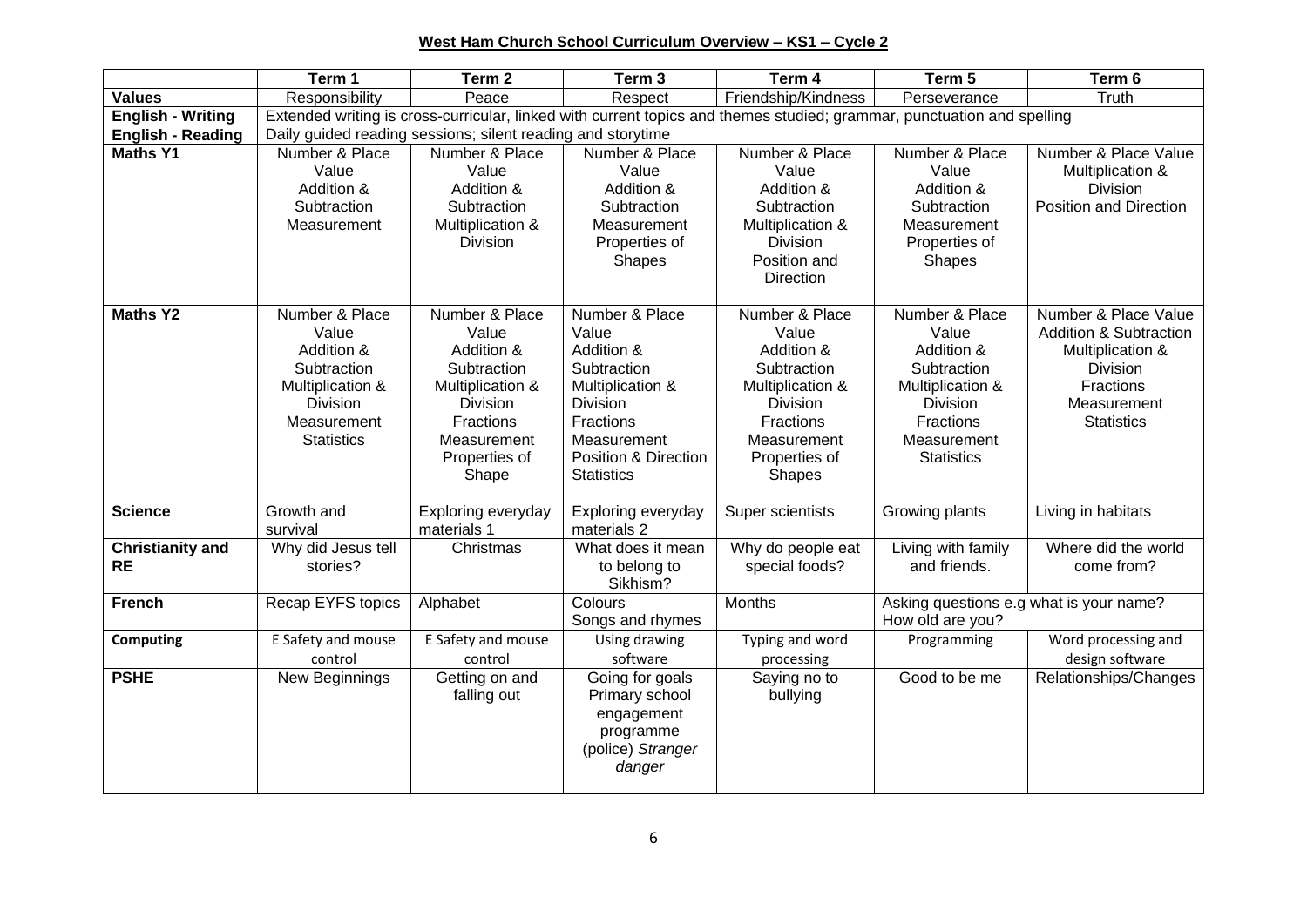| PE and 'Mile a<br>day'                                                                   | Games 1                                                                              | Circuit training                                                                   | gymnastics                                                                                                                                    | Games 2                                                                         | dance                                                                                     | athletics                                                                                                  |  |  |
|------------------------------------------------------------------------------------------|--------------------------------------------------------------------------------------|------------------------------------------------------------------------------------|-----------------------------------------------------------------------------------------------------------------------------------------------|---------------------------------------------------------------------------------|-------------------------------------------------------------------------------------------|------------------------------------------------------------------------------------------------------------|--|--|
| <b>Topic</b><br>(including<br>Cornerstones)                                              | Superheroes<br>(history focus -<br>toys from the past)                               | Superheroes<br>(history focus -<br>toys from the past)<br>& Nativity<br>rehearsals | Moon Zoom!<br>(geography focus -<br>countries and<br>continents; history<br>focus – famous<br>people)                                         | Bright Lights, Big<br>City (geography<br>focus - the local<br>area)             | Dinosaur Planet<br>(geography focus -<br>human and<br>physical features of<br>landscapes) | Beachcombers (history<br>focus - holidays in the<br>past; geography focus<br>- features of the<br>seaside) |  |  |
| <b>D&amp;T and Art</b>                                                                   | Cross curricular links to Cornerstones topic                                         |                                                                                    |                                                                                                                                               |                                                                                 |                                                                                           |                                                                                                            |  |  |
| Music - Year 1<br>and 2                                                                  | Singing                                                                              | Singing                                                                            | Singing                                                                                                                                       | Singing                                                                         | Singing                                                                                   | Singing                                                                                                    |  |  |
| <b>Curriculum-linked</b><br>educational visit<br>and Forest School<br>(outdoor learning) | Superhero hunt<br>around the school<br>grounds<br>Harvest<br><b>Y1 Forest school</b> | All Saints Church<br>Nativity rehearsals<br>Diwali                                 | Police officers -<br>safety talk<br>Library visit-<br>researching non-<br>fiction information<br>Y2: Forest school<br><b>Chinese New Year</b> | Local area walk<br>Shrove<br>Tuesday/Easter<br>Mother's Day<br>St Patrick's Day | Visit to a mosque<br>London Zoo -<br>science<br>Dogs Trust<br>Eid<br>Father's Day         | Visit to the seaside<br>(Shoeburyness)                                                                     |  |  |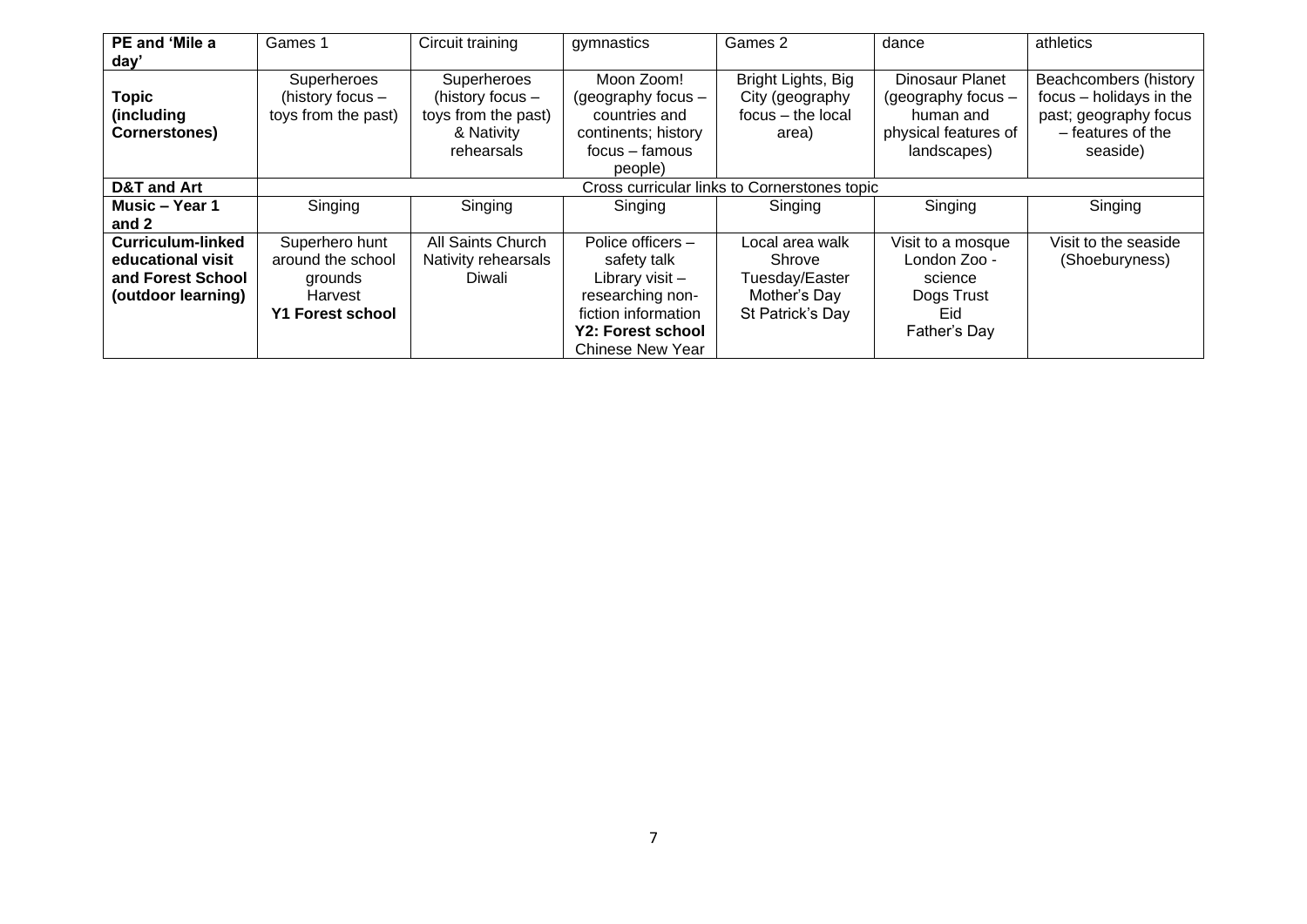### **West Ham Church School Curriculum Overview – KS1 – Cycle 2**

|                                      | Term 1                                                                                                                          | Term <sub>2</sub>                                                                                                                                 | Term <sub>3</sub>                                                                                                                                                                      | Term 4                                                                                                                                                           | Term 5                                                                                                                                              | Term 6                                                                                                                                                   |  |  |
|--------------------------------------|---------------------------------------------------------------------------------------------------------------------------------|---------------------------------------------------------------------------------------------------------------------------------------------------|----------------------------------------------------------------------------------------------------------------------------------------------------------------------------------------|------------------------------------------------------------------------------------------------------------------------------------------------------------------|-----------------------------------------------------------------------------------------------------------------------------------------------------|----------------------------------------------------------------------------------------------------------------------------------------------------------|--|--|
| <b>Values</b>                        | Responsibility                                                                                                                  | Peace                                                                                                                                             | Respect                                                                                                                                                                                | Friendship/Kindness                                                                                                                                              | Perseverance                                                                                                                                        | Truth                                                                                                                                                    |  |  |
| <b>English - Writing</b>             |                                                                                                                                 |                                                                                                                                                   |                                                                                                                                                                                        | Extended writing is cross-curricular, linked with current topics and themes studied; grammar, punctuation and spelling                                           |                                                                                                                                                     |                                                                                                                                                          |  |  |
| <b>English - Reading</b>             | Daily guided reading sessions; silent reading and storytime                                                                     |                                                                                                                                                   |                                                                                                                                                                                        |                                                                                                                                                                  |                                                                                                                                                     |                                                                                                                                                          |  |  |
| <b>Maths Y1</b>                      | Number & Place<br>Value<br>Addition &<br>Subtraction<br>Measurement                                                             | Number & Place<br>Value<br>Addition &<br>Subtraction<br>Multiplication &<br>Division                                                              | Number & Place<br>Value<br>Addition &<br>Subtraction<br>Measurement<br>Properties of<br><b>Shapes</b>                                                                                  | Number & Place<br>Value<br>Addition &<br>Subtraction<br>Multiplication &<br><b>Division</b><br>Position and<br><b>Direction</b>                                  | Number & Place<br>Value<br>Addition &<br>Subtraction<br>Measurement<br>Properties of<br><b>Shapes</b>                                               | Number & Place Value<br>Multiplication &<br><b>Division</b><br>Position and Direction                                                                    |  |  |
| <b>Maths Y2</b>                      | Number & Place<br>Value<br>Addition &<br>Subtraction<br>Multiplication &<br><b>Division</b><br>Measurement<br><b>Statistics</b> | Number & Place<br>Value<br>Addition &<br>Subtraction<br>Multiplication &<br><b>Division</b><br>Fractions<br>Measurement<br>Properties of<br>Shape | Number & Place<br>Value<br>Addition &<br>Subtraction<br>Multiplication &<br><b>Division</b><br><b>Fractions</b><br>Measurement<br><b>Position &amp; Direction</b><br><b>Statistics</b> | Number & Place<br>Value<br>Addition &<br>Subtraction<br>Multiplication &<br><b>Division</b><br><b>Fractions</b><br>Measurement<br>Properties of<br><b>Shapes</b> | Number & Place<br>Value<br>Addition &<br>Subtraction<br>Multiplication &<br><b>Division</b><br><b>Fractions</b><br>Measurement<br><b>Statistics</b> | Number & Place Value<br><b>Addition &amp; Subtraction</b><br>Multiplication &<br><b>Division</b><br><b>Fractions</b><br>Measurement<br><b>Statistics</b> |  |  |
| <b>Science</b>                       | Basic needs of<br>animals; healthy<br>living                                                                                    | Living, dead, never<br>been alive                                                                                                                 | Properties and<br>uses of materials                                                                                                                                                    | Life cycles, inc.<br>human                                                                                                                                       | Plants and simple<br>food chains                                                                                                                    | Plants and animals in<br>their habitats                                                                                                                  |  |  |
| <b>Christianity and</b><br><b>RE</b> | Belonging to<br>Christianity                                                                                                    | Christmas                                                                                                                                         | Why are different<br>books special?                                                                                                                                                    | How do we know<br>Easter is coming?<br>What special stories<br>are told at Easter?<br>Faith in schools<br>programme                                              | What does it mean<br>to be a Muslim?                                                                                                                | What is fasting and<br>why do people fast?                                                                                                               |  |  |
| <b>French</b>                        | Recap EYFS topics                                                                                                               | Alphabet                                                                                                                                          | Colours<br>Simple games<br>(repetition)                                                                                                                                                | Months                                                                                                                                                           | Asking questions e.g what is your name?<br>How old are you?                                                                                         |                                                                                                                                                          |  |  |
| <b>Computing</b>                     | We are astronauts                                                                                                               | We are games                                                                                                                                      | We are researchers                                                                                                                                                                     | We are detectives                                                                                                                                                | We are                                                                                                                                              | We are zoologists                                                                                                                                        |  |  |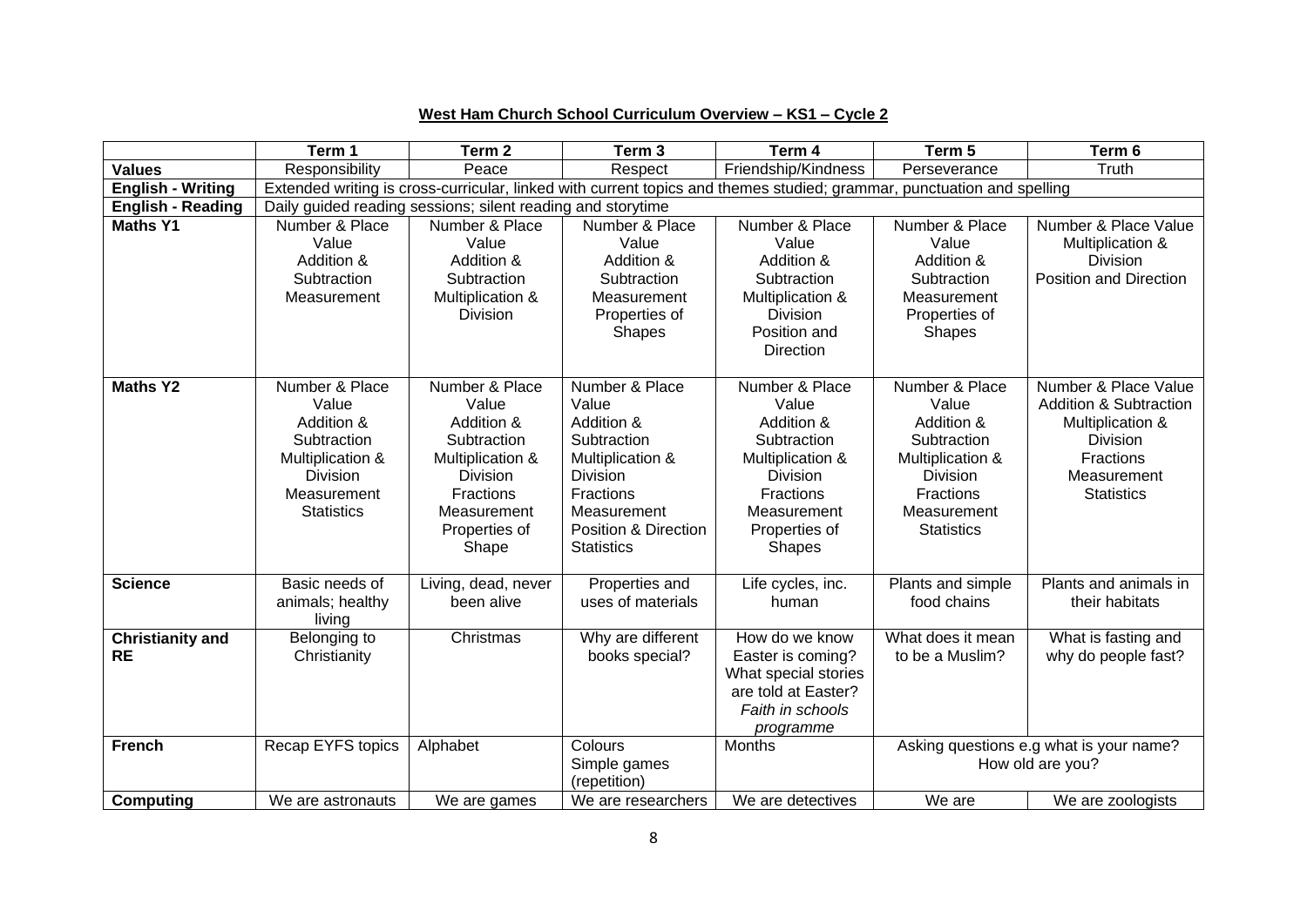|                                                                                   | (programming on<br>screen)                                                                                     | testers (exploring<br>how computer<br>games work) | (researching a<br>topic) | (communicating<br>clues)                                         | photographers<br>(Taking, selecting<br>and editing digital<br>images) | (recording bug hunt<br>data)                                                                                                                       |
|-----------------------------------------------------------------------------------|----------------------------------------------------------------------------------------------------------------|---------------------------------------------------|--------------------------|------------------------------------------------------------------|-----------------------------------------------------------------------|----------------------------------------------------------------------------------------------------------------------------------------------------|
| <b>PSHE</b>                                                                       | New Beginnings<br><b>Rights Respecting</b><br>School, British<br>Values                                        | Getting on and<br>falling out                     | Going for goals          | Saying no to<br>bullying                                         | Good to be me                                                         | Relationships/Changes                                                                                                                              |
| <b>PE</b>                                                                         | Games 1                                                                                                        | Circuit training                                  | gymnastics               | Games 2                                                          | dance                                                                 | athletics                                                                                                                                          |
| <b>History</b>                                                                    | Great Fire of London<br>(focus on Samuel Pepys)<br><b>Black History Month</b>                                  |                                                   |                          |                                                                  |                                                                       | Why do we remember<br>Mary Seacole and<br>Florence Nightingale?                                                                                    |
| Geography                                                                         |                                                                                                                |                                                   | Around our school        | $UK$ – countries,<br>capital cities,<br>continents and<br>oceans | Where in the world<br>is Barnaby Bear?                                |                                                                                                                                                    |
| D&T                                                                               | Fruit salad                                                                                                    | Christmas cards                                   | Mondrian                 | Make a class book                                                | Picture frames                                                        |                                                                                                                                                    |
| Art                                                                               |                                                                                                                | and calendars                                     |                          | (levers/pop-up/lift-<br>the-flap) possible<br>link with science  |                                                                       | Print making, inc<br>animal prints                                                                                                                 |
| Music - Year 1                                                                    | Singing                                                                                                        | Singing                                           | Singing                  | Singing                                                          | Singing                                                               | Singing                                                                                                                                            |
| Music - Year 2                                                                    | Recorder                                                                                                       | Recorder                                          | Recorder                 | Recorder                                                         | Recorder                                                              | Recorder                                                                                                                                           |
| Curriculum-linked<br>educational visit<br>and Forest School<br>(outdoor learning) | Invite London Fire<br>Brigade to visit KS1<br>at school or visit to<br>fire station<br><b>Y1 Forest School</b> |                                                   | Yr 2 Forest school       | Invite school nurse<br>in re babies (?)                          |                                                                       | <b>Natural History</b><br>Museum (Storytelling<br>with puppets - could<br>be different term,<br>pending on story<br>$theme) - insects$<br>exhibits |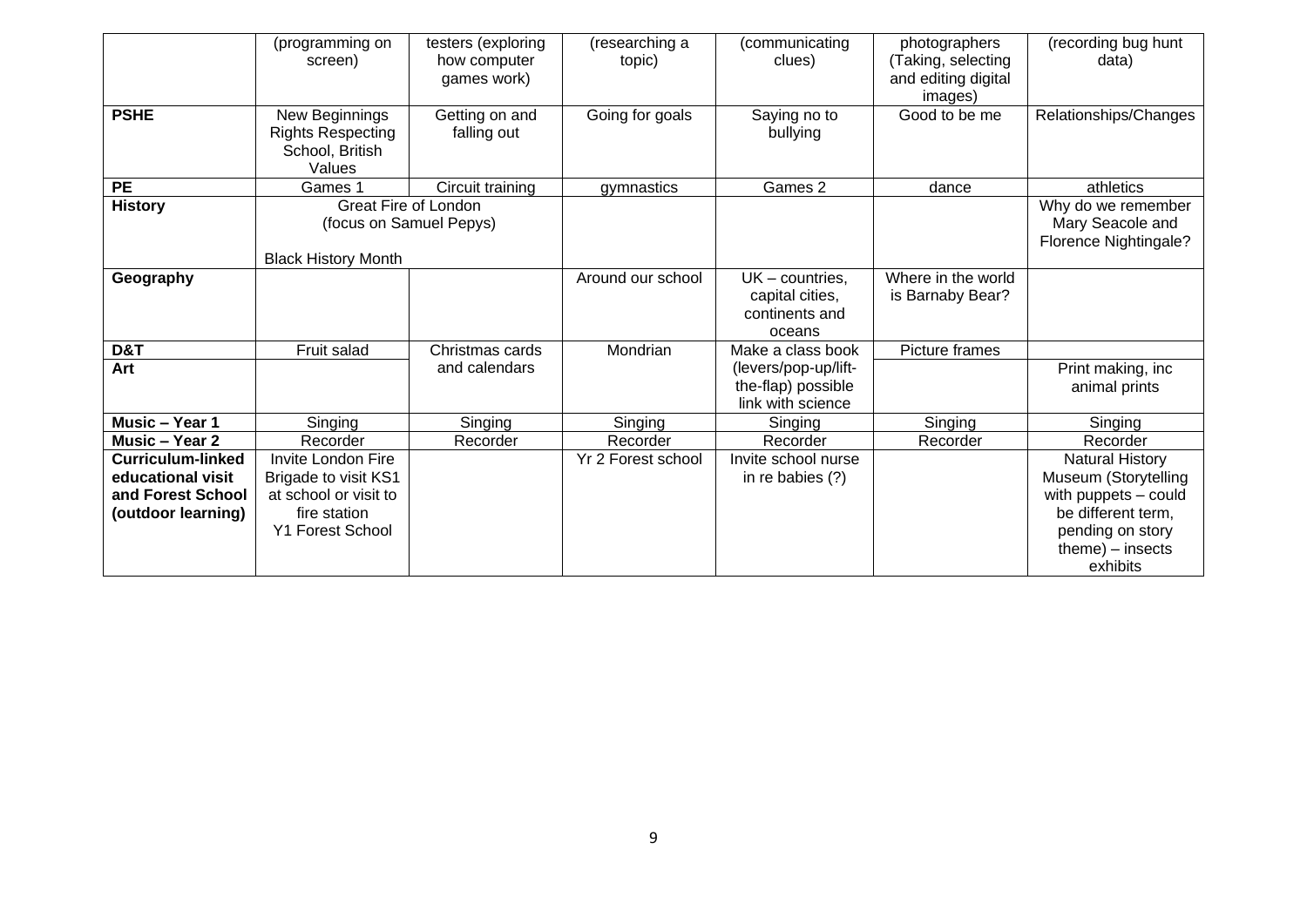**West Ham Church School Curriculum Overview – LKS2 – Cycle 1**

|                          | Term 1                                                      | Term 2                  | Term 3                | Term 4              | Term 5                                                                                                                 | Term 6                                  |  |
|--------------------------|-------------------------------------------------------------|-------------------------|-----------------------|---------------------|------------------------------------------------------------------------------------------------------------------------|-----------------------------------------|--|
| <b>Values</b>            | Responsibility                                              | Peace                   | Respect               | Friendship/Kindness | Perseverance                                                                                                           | Truth                                   |  |
| <b>English - Writing</b> |                                                             |                         |                       |                     | Extended writing is cross-curricular, linked with current topics and themes studied; grammar, punctuation and spelling |                                         |  |
| <b>English - Reading</b> | Daily guided reading sessions; silent reading and storytime |                         |                       |                     |                                                                                                                        |                                         |  |
| <b>Maths Y3</b>          | Number & Place                                              | Number & Place          | Number & Place        | Number & Place      | Number & Place                                                                                                         | Number & Place                          |  |
|                          | Value                                                       | Value(inc Roman         | Value                 | Value               | Value                                                                                                                  | Value                                   |  |
|                          | Addition &                                                  | numerals)               | Addition &            | Addition &          | Addition &                                                                                                             | Addition &                              |  |
|                          | Subtraction                                                 | Addition &              | Subtraction           | Subtraction         | Subtraction                                                                                                            | Subtraction                             |  |
|                          | Multiplication &                                            | Subtraction             | Multiplication &      | Multiplication &    | Multiplication &                                                                                                       | Multiplication &                        |  |
|                          | <b>Division</b>                                             | Multiplication &        | Division              | Division            | Division                                                                                                               | <b>Division</b>                         |  |
|                          | Fractions                                                   | <b>Division</b>         | <b>Fractions</b>      | Measurement         | Fractions                                                                                                              | Measurement                             |  |
|                          | Properties of                                               | Measurement             | Properties of         |                     | Properties of                                                                                                          |                                         |  |
|                          | Shapes                                                      | Properties of           | <b>Shapes</b>         |                     | <b>Shapes</b>                                                                                                          |                                         |  |
|                          | <b>Statistics</b>                                           | <b>Shapes</b>           |                       |                     |                                                                                                                        |                                         |  |
| <b>Maths Y4</b>          | Number & Place                                              | Number & Place          | Number & Place        | Number & Place      | Number & Place                                                                                                         | Number & Place                          |  |
|                          | Value                                                       | Value (inc Roman        | Value                 | Value               | Value                                                                                                                  | Value                                   |  |
|                          | Addition &                                                  | numerals)               | Addition &            | Addition &          | Addition &                                                                                                             | Addition &                              |  |
|                          | Subtraction                                                 | Addition &              | Subtraction           | Subtraction         | Subtraction                                                                                                            | Subtraction                             |  |
|                          | Multiplication &                                            | Subtraction             | Multiplication &      | Multiplication &    | Multiplication &                                                                                                       | Multiplication &                        |  |
|                          | <b>Division</b>                                             | Multiplication &        | Division              | Division            | Division                                                                                                               | Division                                |  |
|                          | Fractions                                                   | Division                | <b>Fractions</b>      | Measurement         | Fractions                                                                                                              | Measurement                             |  |
|                          | Properties of                                               | Measurement             | Properties of         | <b>Statistics</b>   | Properties of                                                                                                          | Properties of                           |  |
|                          | Shapes                                                      | Properties of<br>Shapes | <b>Shapes</b>         |                     | <b>Shapes</b>                                                                                                          | Shapes                                  |  |
|                          |                                                             | <b>Statistics</b>       |                       |                     | <b>Statistics</b>                                                                                                      |                                         |  |
|                          |                                                             |                         |                       |                     |                                                                                                                        |                                         |  |
| <b>Science</b>           | <b>Health and</b>                                           | <b>Mighty Metals</b>    | How plants grow       | Light and shadow    |                                                                                                                        | Cornerstones link-Misty Mountain Sierra |  |
|                          | movement (Plan                                              | (Cornerstones)          | (Plan Bee)            | (Plan Bee)          |                                                                                                                        | (rocks and fossils                      |  |
|                          | Bee)                                                        |                         | Outdoor learning      | Outdoor learning    |                                                                                                                        |                                         |  |
| <b>Christianity and</b>  | Stop and think -                                            | Light in religions      | Art, signs and        | Easter story        | Hinduism - Holi                                                                                                        | How do Jews                             |  |
| <b>RE</b>                | Jesus and Buddah                                            |                         | symbols in            | (Rehearsals for     |                                                                                                                        | celebrate?                              |  |
|                          |                                                             |                         | Christianity          | Easter              |                                                                                                                        |                                         |  |
|                          |                                                             |                         |                       | performance)        |                                                                                                                        |                                         |  |
|                          |                                                             |                         |                       |                     |                                                                                                                        |                                         |  |
| <b>Computing</b>         | We are                                                      | We are bug fixers       | We are opinion        | We are presenters   | We are network                                                                                                         | We are                                  |  |
|                          | communicators                                               | (finding and            | pollsters (collecting | (videoing           | engineers                                                                                                              | programmers                             |  |
|                          | (communicating                                              | correcting bugs in      | and analysing data)   | performance)        | (exploring computer                                                                                                    | (programming an                         |  |
|                          | safely on the                                               | programs)               |                       |                     | networks, including                                                                                                    | animation)                              |  |
|                          | internet) Primary                                           |                         |                       |                     | the internet)                                                                                                          |                                         |  |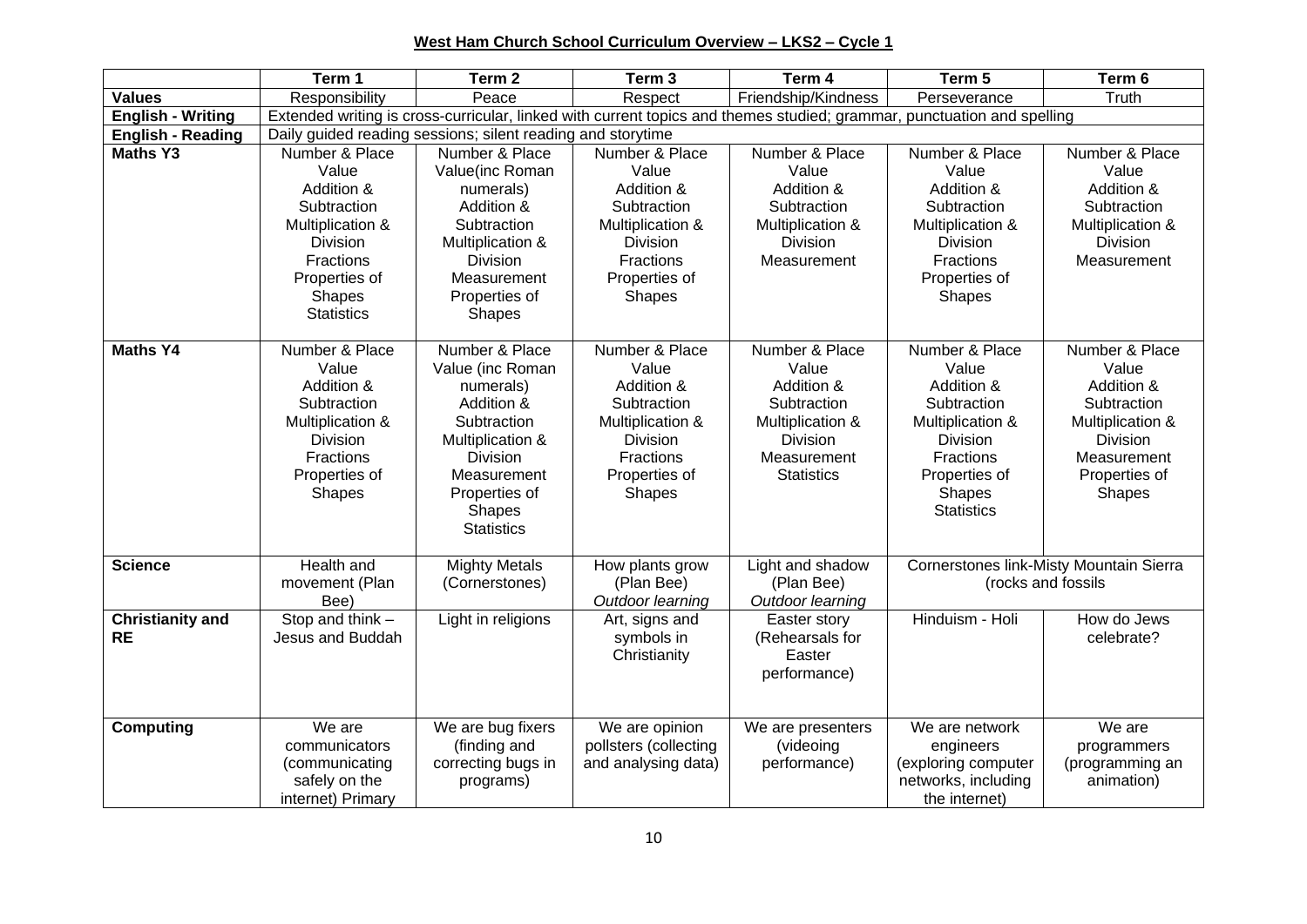|                          | school engagement                                                       |                                                                            |                                     |               |                                                      |                                                                        |
|--------------------------|-------------------------------------------------------------------------|----------------------------------------------------------------------------|-------------------------------------|---------------|------------------------------------------------------|------------------------------------------------------------------------|
|                          | programme<br>(police) online safety                                     |                                                                            |                                     |               |                                                      |                                                                        |
| <b>PSHE</b>              | New Beginnings<br><b>Rights Respecting</b><br>School, British<br>Values | Getting on and<br>falling out                                              | Going for goals                     | Good to be me | Saying no to<br>bullying                             | Relationships                                                          |
| <b>PE</b>                | rounders                                                                | hockey                                                                     | gymnastics                          | basketball    | dance                                                | athletics                                                              |
| and 'Mile a day'.        |                                                                         |                                                                            |                                     |               |                                                      |                                                                        |
| <b>History</b>           | am Warrior!<br>(Cornerstones)<br><b>Black History Month</b>             | Roman Empire                                                               | Anglo Saxons and<br>Scots           | Vikings       |                                                      |                                                                        |
| Geography                |                                                                         |                                                                            | <b>Tremors</b><br>(Cornerstones)    |               | London Project<br>(cross-curricular<br>with English) | Misty Mountain<br>Sierra<br>(Cornerstones)                             |
| D&T                      | Healthy meat-free<br>kebabs                                             | Design and make a<br>game using<br>magnets, eg board<br>game, fishing game |                                     | Easter cards  |                                                      | Shadow puppet<br>theatre                                               |
| Art                      |                                                                         |                                                                            |                                     |               | Holi rangoli designs<br>using different<br>media     | Artist - Giuseppe<br>Arcimboldo<br>(portraits out of fruit<br>and veg) |
| <b>Music</b>             | ukelele                                                                 | ukelele                                                                    | ukelele                             | ukelele       | ukelele                                              | ukelele                                                                |
| <b>French</b>            | All about me (QCA<br>archive)                                           | Games and songs                                                            | Celebrations<br>(Easter rehearsals) | Celebrations  | Growing things                                       | Revise yr 1                                                            |
| <b>Curriculum-linked</b> | Science Museum                                                          |                                                                            | West Ham Park visit                 |               | Hinduism - Temple                                    |                                                                        |
| educational visit        | (human body day)                                                        |                                                                            | - plants link                       |               | visit                                                |                                                                        |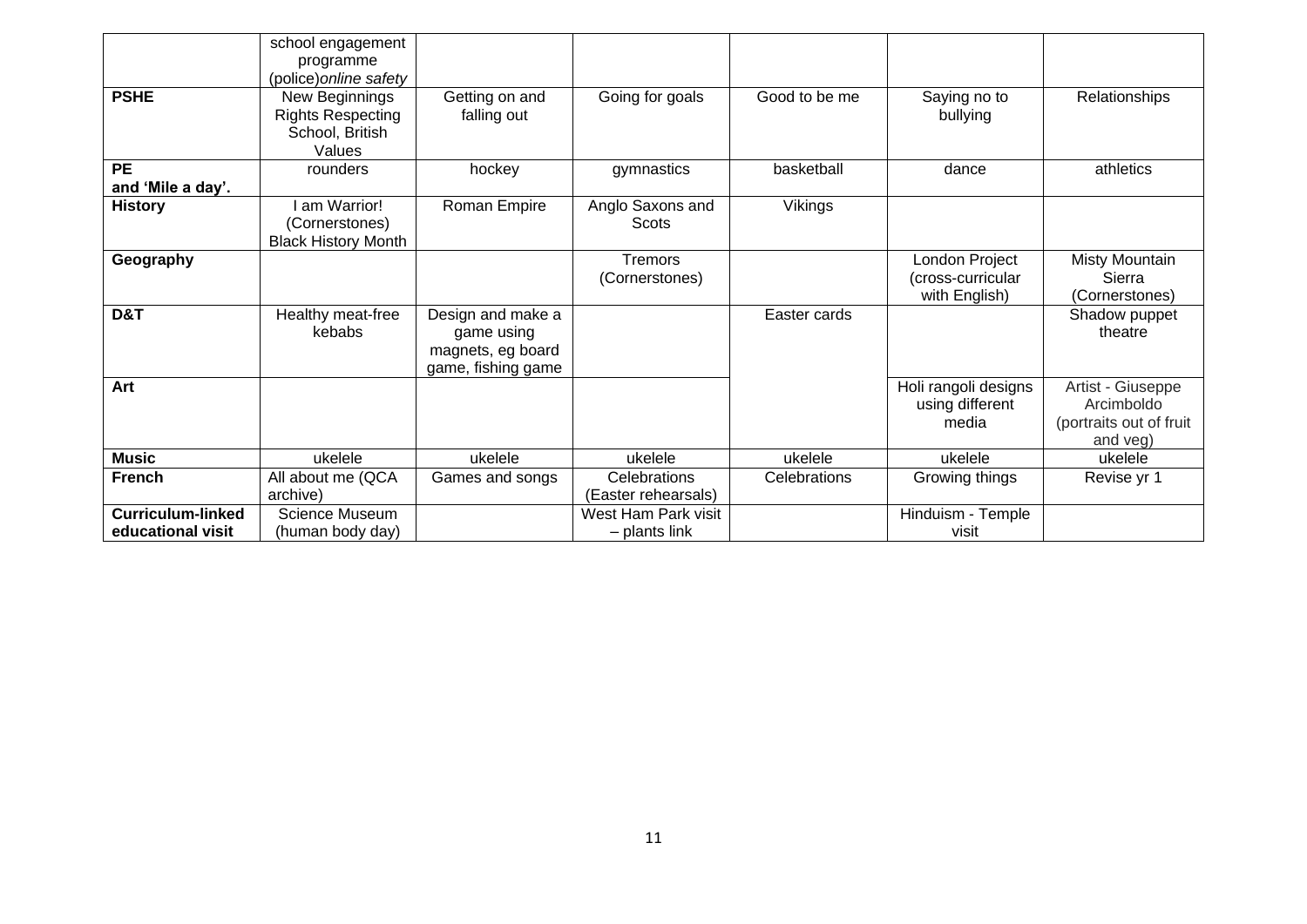**West Ham Church School Curriculum Overview – LKS2 – Cycle 2**

|                                      | Term 1                                                      | Term <sub>2</sub>      | Term 3             | Term 4                                                                                                                 | Term 5                   | Term 6                            |  |
|--------------------------------------|-------------------------------------------------------------|------------------------|--------------------|------------------------------------------------------------------------------------------------------------------------|--------------------------|-----------------------------------|--|
| <b>Values</b>                        | Responsibility                                              | Peace                  | Respect            | Friendship/Kindness                                                                                                    | Perseverance             | Truth                             |  |
| <b>English - Writing</b>             |                                                             |                        |                    | Extended writing is cross-curricular, linked with current topics and themes studied; grammar, punctuation and spelling |                          |                                   |  |
| <b>English - Reading</b>             | Daily guided reading sessions; silent reading and storytime |                        |                    |                                                                                                                        |                          |                                   |  |
| <b>Maths Y3</b>                      | Number & Place                                              | Number & Place         | Number & Place     | Number & Place                                                                                                         | Number & Place           | Number & Place Value              |  |
|                                      | Value                                                       | Value(inc Roman        | Value              | Value                                                                                                                  | Value                    | <b>Addition &amp; Subtraction</b> |  |
|                                      | Addition &                                                  | numerals)              | Addition &         | Addition &                                                                                                             | Addition &               | Multiplication &                  |  |
|                                      | Subtraction                                                 | Addition &             | Subtraction        | Subtraction                                                                                                            | Subtraction              | <b>Division</b>                   |  |
|                                      | Multiplication &                                            | Subtraction            | Multiplication &   | Multiplication &                                                                                                       | Multiplication &         | Measurement                       |  |
|                                      | <b>Division</b>                                             | Multiplication &       | Division           | <b>Division</b>                                                                                                        | <b>Division</b>          |                                   |  |
|                                      | <b>Fractions</b>                                            | Division               | Fractions          | Measurement                                                                                                            | Fractions                |                                   |  |
|                                      | Properties of                                               | Measurement            | Properties of      |                                                                                                                        | Properties of            |                                   |  |
|                                      | Shapes                                                      | Properties of          | Shapes             |                                                                                                                        | <b>Shapes</b>            |                                   |  |
|                                      | <b>Statistics</b>                                           | <b>Shapes</b>          |                    |                                                                                                                        |                          |                                   |  |
| <b>Maths Y4</b>                      | Number & Place                                              | Number & Place         | Number & Place     | Number & Place                                                                                                         | Number & Place           | Number & Place Value              |  |
|                                      | Value                                                       | Value (inc Roman       | Value              | Value                                                                                                                  | Value                    | <b>Addition &amp; Subtraction</b> |  |
|                                      | Addition &                                                  | numerals)              | Addition &         | Addition &                                                                                                             | Addition &               | Multiplication &                  |  |
|                                      | Subtraction                                                 | Addition &             | Subtraction        | Subtraction                                                                                                            | Subtraction              | <b>Division</b>                   |  |
|                                      | Multiplication &                                            | Subtraction            | Multiplication &   | Multiplication &                                                                                                       | Multiplication &         | Measurement                       |  |
|                                      | <b>Division</b>                                             | Multiplication &       | <b>Division</b>    | <b>Division</b>                                                                                                        | <b>Division</b>          | <b>Properties of Shapes</b>       |  |
|                                      | <b>Fractions</b>                                            | <b>Division</b>        | <b>Fractions</b>   | Measurement                                                                                                            | <b>Fractions</b>         |                                   |  |
|                                      | Properties of                                               | Measurement            | Properties of      | <b>Statistics</b>                                                                                                      | Properties of            |                                   |  |
|                                      | Shapes                                                      | Properties of          | Shapes             |                                                                                                                        | Shapes                   |                                   |  |
|                                      |                                                             | Shapes                 |                    |                                                                                                                        | <b>Statistics</b>        |                                   |  |
|                                      |                                                             | <b>Statistics</b>      |                    |                                                                                                                        |                          |                                   |  |
| <b>Science</b>                       | States of matter                                            | <b>Changing Sounds</b> | Burps, bottoms and | Easter play&                                                                                                           | Circuits and             | Predator                          |  |
|                                      | (Plan Bee)                                                  | (Plan Bee)             | bile-digestive     | continue                                                                                                               | conductors               | (Cornerstones)                    |  |
|                                      | Outdoor learning                                            |                        | system             | Burps, bottoms and                                                                                                     | (Plan Bee)               |                                   |  |
|                                      |                                                             |                        | (Cornerstones)     | bile-digestive                                                                                                         |                          |                                   |  |
|                                      |                                                             |                        |                    | system                                                                                                                 |                          |                                   |  |
|                                      | Person I am                                                 | Why is the Bible       | Neighbourhood      | (Cornerstones)<br>Easter                                                                                               | Hindu worship            |                                   |  |
| <b>Christianity and</b><br><b>RE</b> |                                                             | special for            |                    |                                                                                                                        |                          | Marriage                          |  |
|                                      |                                                             | Christians?            |                    |                                                                                                                        |                          |                                   |  |
| <b>Computing</b>                     | Primary school                                              | Scratch-Animation      | Link to            | Easter play &                                                                                                          | Link to                  | <b>Link to Cornerstones</b>       |  |
|                                      | engagement                                                  |                        | Cornerstones       | continue                                                                                                               | <b>Cornerstones Road</b> | Predator                          |  |
|                                      | programme                                                   |                        | Burps, bottoms and | Burps, bottoms and                                                                                                     | trip USA!                |                                   |  |
|                                      | (police) online                                             |                        | bile-digestive     | bile-digestive                                                                                                         |                          |                                   |  |
|                                      | safety                                                      |                        | system             | system                                                                                                                 |                          |                                   |  |
|                                      |                                                             |                        |                    | (Cornerstones)                                                                                                         |                          |                                   |  |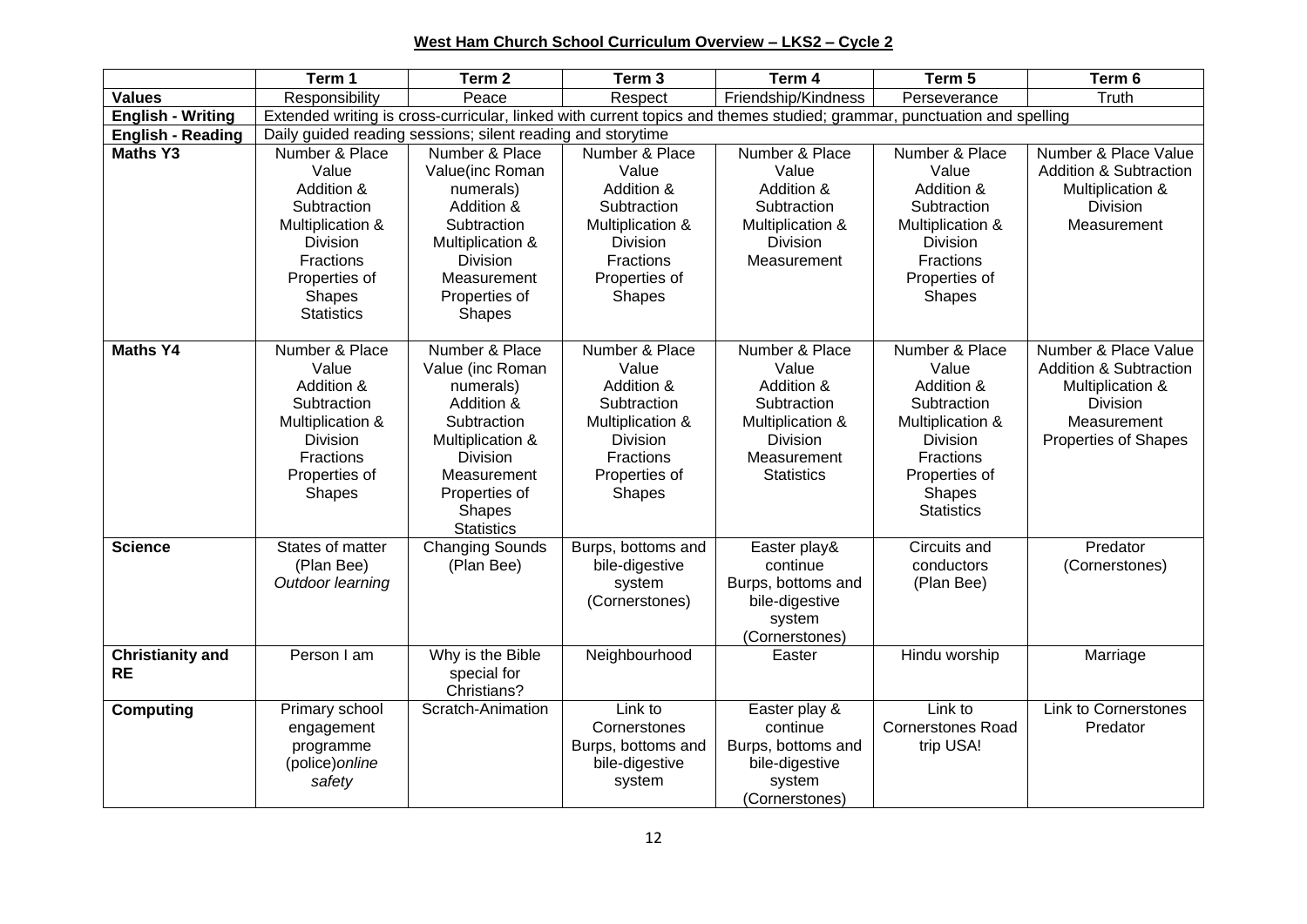| <b>PSHE Outdoor</b><br>learning -pavilion     | New Beginnings<br><b>Rights Respecting</b><br>School, British<br>Values | Getting on and<br>falling out     | Personal hygiene<br>(link to<br>Cornerstones)                             | Saying no to<br>bullying                          | Good to be me                                                                             | Relationships/Changes                             |
|-----------------------------------------------|-------------------------------------------------------------------------|-----------------------------------|---------------------------------------------------------------------------|---------------------------------------------------|-------------------------------------------------------------------------------------------|---------------------------------------------------|
| <b>PE</b><br>and 'Mile a day'.                | Football                                                                | Hockey                            | Gymnastics                                                                | Easter play                                       | <b>Rounders</b>                                                                           | Athletics                                         |
| <b>History</b>                                | <b>Black History Month</b><br>Day                                       | Ancient Egypt<br>Remembrance      |                                                                           |                                                   |                                                                                           |                                                   |
| Geography                                     |                                                                         | Map work – UK and<br>the world    |                                                                           |                                                   | Road trip USA!<br>(Cornerstones)                                                          | Lint to Cornerstones<br>Predator                  |
| D&T                                           |                                                                         |                                   | Link to<br>Cornerstones<br>Burps, bottoms and<br>bile-digestive<br>system | Easter cards<br><b>Artwork for Easter</b><br>play | Link to<br><b>Cornerstones Road</b><br>trip USA!<br>Sketching Iroquois'<br>longhouses and |                                                   |
| Art                                           | Egyptian art - wall<br>paintings and<br>hieroglyphs                     | Christmas cards                   |                                                                           |                                                   | making dream<br>catchers                                                                  | Collage - Link to<br><b>Cornerstones Predator</b> |
| <b>Music</b>                                  | ukelele                                                                 | ukelele                           | ukelele                                                                   | ukelele                                           | ukelele                                                                                   | ukelele                                           |
| <b>French</b>                                 | All about me                                                            | Games & songs                     | Animals and food                                                          | (Easter rehearsals)                               | Our sporting lives                                                                        | Revise yr 2                                       |
| <b>Curriculum-linked</b><br>educational visit | <b>British Museum</b><br>(Ancient Egypt<br>exhibition and<br>workshop)  | Link to RE - Visit to<br>a church | Link to $RE - park$<br>clean up visit                                     |                                                   |                                                                                           |                                                   |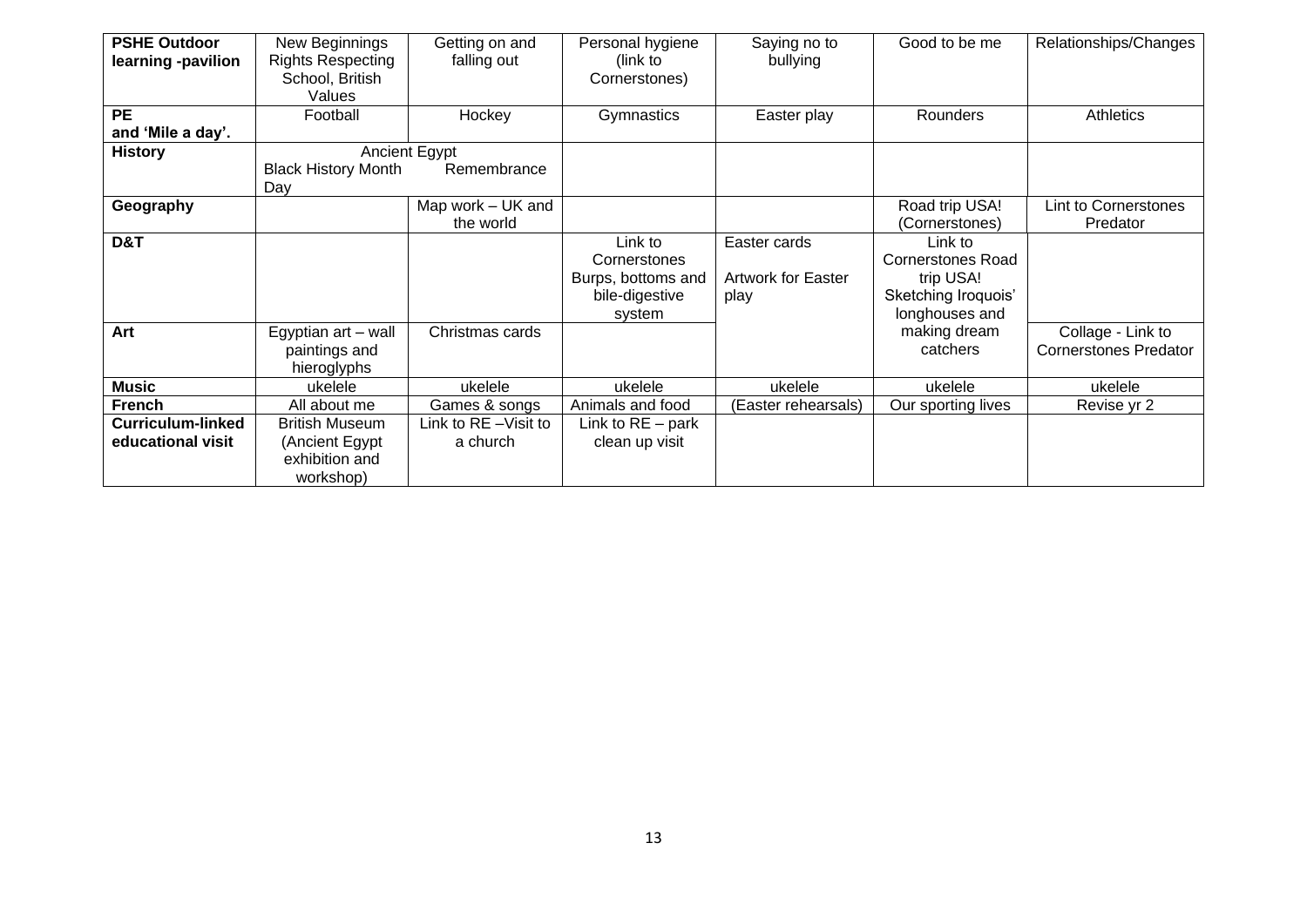|                        | Term 1                                                                                                                                                                                   | Term <sub>2</sub>                                                                                                                                                                               | Term <sub>3</sub>                                                                                                                                                                                                 | Term 4                                                                                                                                                                                                 | Term 5                                                                                                                                                                                                        | Term 6                                                                                                                                                                                                |
|------------------------|------------------------------------------------------------------------------------------------------------------------------------------------------------------------------------------|-------------------------------------------------------------------------------------------------------------------------------------------------------------------------------------------------|-------------------------------------------------------------------------------------------------------------------------------------------------------------------------------------------------------------------|--------------------------------------------------------------------------------------------------------------------------------------------------------------------------------------------------------|---------------------------------------------------------------------------------------------------------------------------------------------------------------------------------------------------------------|-------------------------------------------------------------------------------------------------------------------------------------------------------------------------------------------------------|
|                        |                                                                                                                                                                                          |                                                                                                                                                                                                 |                                                                                                                                                                                                                   |                                                                                                                                                                                                        |                                                                                                                                                                                                               |                                                                                                                                                                                                       |
| <b>Values</b>          | <b>Responsibility</b>                                                                                                                                                                    | Peace                                                                                                                                                                                           | <b>Respect</b>                                                                                                                                                                                                    | Friendship                                                                                                                                                                                             | Perseverance                                                                                                                                                                                                  | <b>Truth</b>                                                                                                                                                                                          |
| <b>English</b>         | Non-Chronological<br>Reports<br>Instructions and<br>Advertisements<br><b>Comic Strips</b><br>Limerics and<br>Kennings<br><b>Fantasy Narrative</b><br><b>SPAG</b>                         | Descriptions<br>Narrative Non<br>Chronological report<br><b>Adverts Facts and</b><br>Opinions/Tributes<br>Calligrams<br><b>SPAG</b>                                                             | 1 <sup>st</sup> person writing<br>Poetry and Riddles<br><b>News Reports</b><br>Persuasive writing<br>Dialogue<br><b>Adventure Stories</b><br><b>SPAG</b>                                                          | Narrative using<br>personification<br><b>English Poetry</b><br>Persuasive Speech<br>Poetry<br>Letters<br><b>SPAG</b>                                                                                   | <b>NarrativePoetry</b><br>Non Chronological<br>Reports<br>historical reports<br><b>Explanatory Text</b><br><b>SPAG</b>                                                                                        | <b>Character Study</b><br>Narrative<br>Leaflets<br>Free Verse poetry<br>Quotations and<br>Poems<br><b>SPAG</b>                                                                                        |
| <b>Maths</b><br>Year 5 | Number & Place<br>Value<br>Addition &<br>Subtraction<br>Multiplication &<br><b>Division</b><br><b>Fractions (decimals</b><br>& percentages)<br>Measurement<br><b>Statistics</b>          | Number & Place<br>Value<br>Addition &<br>Subtraction<br>Multiplication &<br><b>Division</b><br>Fractions (decimals<br>& percentages)<br>Measurement<br>Properties of Shape<br><b>Statistics</b> | Number & Place Value<br><b>Addition &amp; Subtraction</b><br>Multiplication &<br><b>Division</b><br>Fractions (decimals &<br>percentages)<br>Measurement<br>Properties of Shape<br><b>Statistics</b>              | Number & Place<br>Value<br>Addition &<br>Subtraction<br>Multiplication &<br><b>Division</b><br>Fractions (decimals &<br>percentages)<br>Measurement<br><b>Properties of Shape</b><br><b>Statistics</b> | Number & Place<br>Value<br>Addition &<br>Subtraction<br>Multiplication &<br><b>Division</b><br><b>Fractions (decimals</b><br>& percentages)<br>Measurement<br><b>Properties of Shape</b><br><b>Statistics</b> | Number & Place<br>Value<br>Addition &<br>Subtraction<br>Multiplication &<br><b>Division</b><br><b>Fractions (decimals</b><br>& percentages)<br>Measurement<br>Properties of<br>Shape<br>Algebra (YR6) |
| <b>Maths Year 6</b>    | Number & Place<br>Value<br>Addition, Subtraction,<br>Multiplication &<br><b>Division</b><br><b>Fractions (decimals</b><br>& percentages)<br>Ratio & Proportion<br>Algebra<br>Measurement | Number & Place<br>Value<br>Addition, Subtraction,<br>Multiplication &<br><b>Division</b><br>Fractions (decimals<br>& percentages Ratio<br>& Proportion Algebra<br>Measurement                   | Number & Place Value<br>Addition, Subtraction,<br>Multiplication &<br><b>Division</b><br><b>Fractions</b><br>(decimals &<br>percentages) Ratio &<br><b>Proportion Algebra</b><br>Measurement<br><b>Statistics</b> | Number & Place<br>Value<br>Addition, Subtraction,<br>Multiplication &<br>Fractions<br><b>Division</b><br>(decimals &<br>percentages) Ratio &<br>Proportion Algebra<br>Measurement                      | Number & Place<br>Value<br>Addition,<br>Subtraction,<br>Multiplication &<br>Division<br><b>Fractions (decimals</b><br>& percentages)<br>Ratio & Proportion<br>Algebra                                         | Practical<br>application of<br>maths skills<br>Applying maths to<br>Science                                                                                                                           |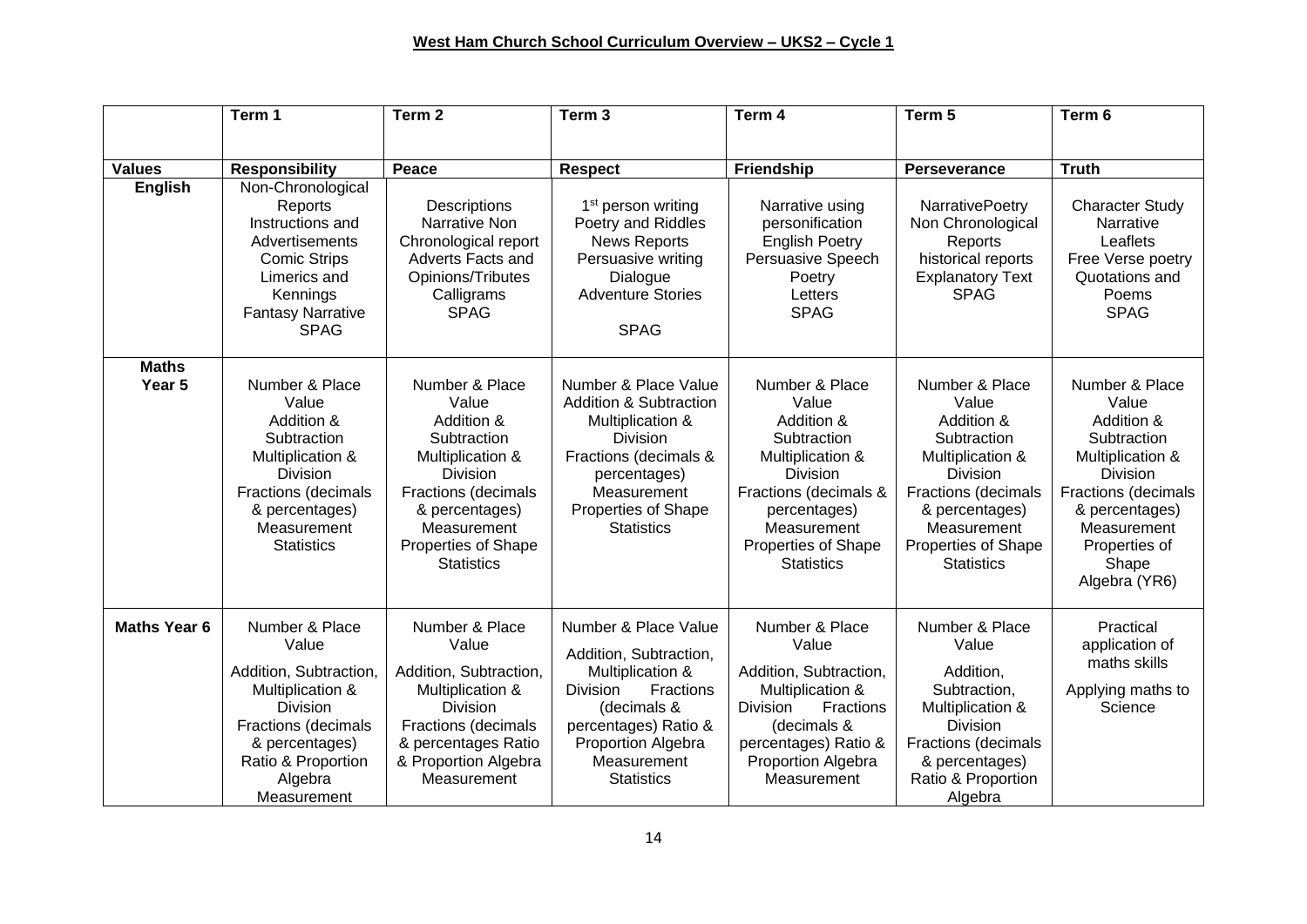|                                                 | <b>Statistics</b>                                                                                        | <b>Statistics</b>                                                                                                                         |                                                                                                                                            | <b>Statistics</b><br>Revision                                                                                                                | Measurement<br><b>Statistics</b><br>Revision                                                                                                                                       |                                                                                   |
|-------------------------------------------------|----------------------------------------------------------------------------------------------------------|-------------------------------------------------------------------------------------------------------------------------------------------|--------------------------------------------------------------------------------------------------------------------------------------------|----------------------------------------------------------------------------------------------------------------------------------------------|------------------------------------------------------------------------------------------------------------------------------------------------------------------------------------|-----------------------------------------------------------------------------------|
| Focus-<br><b>History</b><br><b>Cornerstones</b> | <b>Peasants, Princes</b><br>and Pestilence (5<br>& 6)<br><b>Biography and</b><br>Autobiography<br>Poetry | Off with Her head (5<br>and $6)$<br>Poetry<br>Letters<br>Newspapers<br>Arguments<br>debates<br>diaries<br>reports (non-<br>chronological) | Narrative - Midnight<br>fox Yr5)<br>Narrative - Year 6<br>Kensuke's Kingdom<br>Journals<br>Reports<br>poetry<br>Reports<br>(chronological) | $-$ Year 5)<br>Stargazers<br>(Cornerstones<br>-Year 6<br>Tomorrows world<br>(Cornerstones)<br>Poetry<br>Instructions<br><b>SATS Revision</b> | Cultural stories -<br>The Village that<br>disappeared (Year<br>5)<br><b>SATS Revision</b><br>(Year 6)<br><b>Extended Writing</b><br>Linked to Battle of<br>Hastings and<br>Tudors. | Piano (Film<br>Narrative) $-$<br>Myths and<br>Legends<br>Year 5<br>Drama - Year 6 |
| Geography                                       |                                                                                                          |                                                                                                                                           | Aztecs                                                                                                                                     | Local<br>Community/Where I<br>live                                                                                                           | Land Use<br>Food Origin<br>Geographical skills<br>Climate<br>Map work and<br>Climate                                                                                               |                                                                                   |
| <b>French</b><br><b>History</b>                 | Revise LKS2 topics<br>14 <sup>th</sup> Century                                                           | Revise LKS2 topics<br>The Tudors                                                                                                          | (Harvest rehearsals)                                                                                                                       | Pocket money                                                                                                                                 | Tell me a story                                                                                                                                                                    | Revise T4&5<br>Crime and                                                          |
|                                                 | England                                                                                                  |                                                                                                                                           |                                                                                                                                            |                                                                                                                                              |                                                                                                                                                                                    | Punishment                                                                        |
| <b>Science</b>                                  | Year 5                                                                                                   | Year <sub>5</sub>                                                                                                                         | Year 5                                                                                                                                     | Year <sub>5</sub>                                                                                                                            | Year 5                                                                                                                                                                             | Year 5                                                                            |
| Year 5                                          | Forces in Action                                                                                         | Properties<br>and<br><b>Changes of Materials</b>                                                                                          | <b>Humans and Animals</b>                                                                                                                  | Earth and Space                                                                                                                              | <b>Plants and Animals</b><br>(Life cycles)                                                                                                                                         | End of Year<br>Assessments                                                        |
| <b>Science</b>                                  | Year <sub>6</sub>                                                                                        | Year <sub>6</sub>                                                                                                                         | Year <sub>6</sub>                                                                                                                          | Year <sub>6</sub>                                                                                                                            | Year <sub>6</sub>                                                                                                                                                                  | Year <sub>6</sub>                                                                 |
| Year <sub>6</sub>                               | Adaptation and<br>Inheritance                                                                            | <b>Healthy Bodies</b>                                                                                                                     | <b>Changing Circuits</b>                                                                                                                   | Seeing Light                                                                                                                                 | Classifying<br>organisms                                                                                                                                                           | End<br>Year<br>0f<br>Assessments                                                  |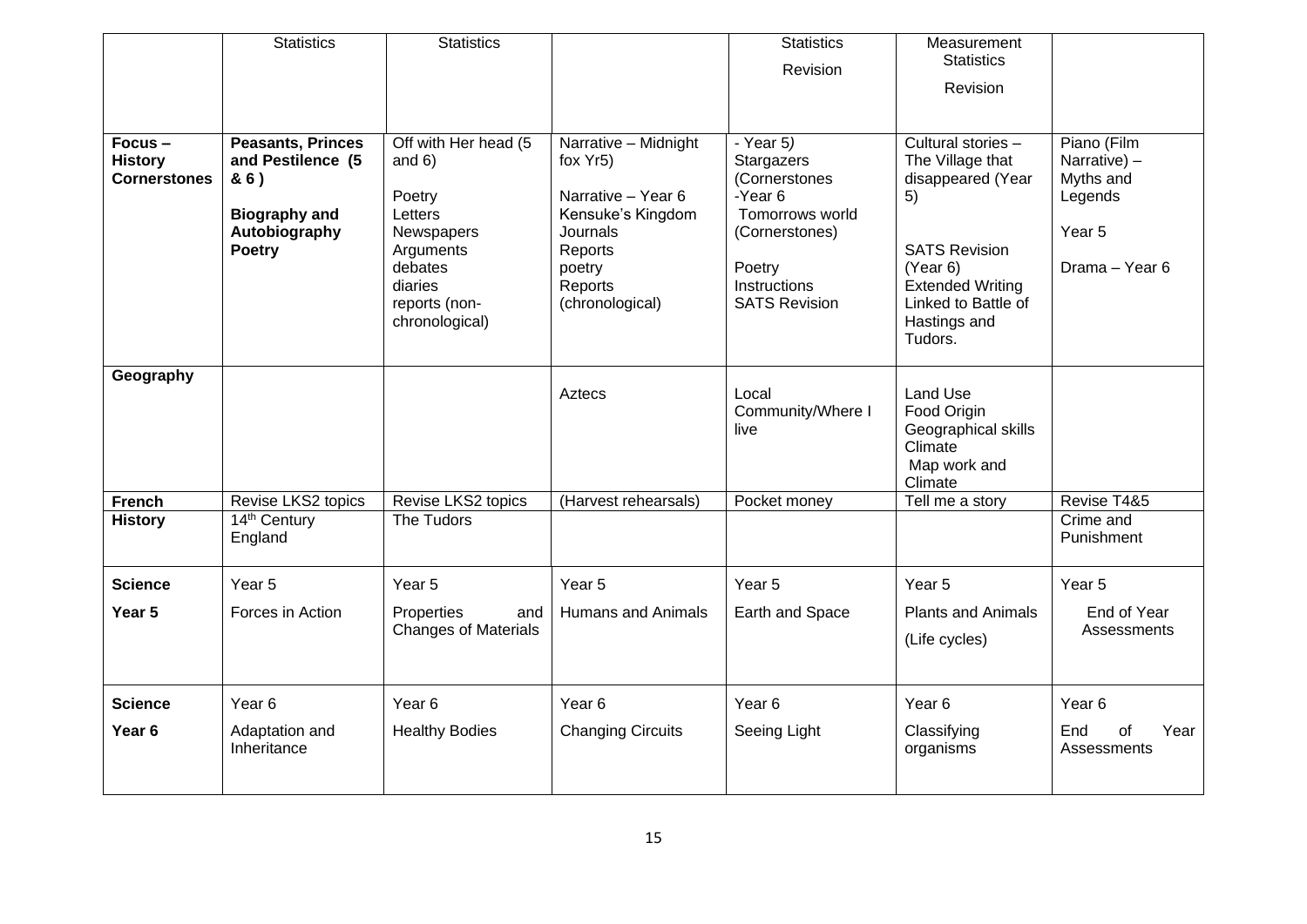| <b>Computing</b>                         | Research and<br><b>Presentation PPT</b>                                                                                             | Computing<br>E-Safety; Photo<br>stories                                                                | Computing<br>Powerpoints, Data<br>handling | Computing<br>Presenting Data and<br>information | Computing<br>Reports - Word<br>processing         | Computing<br>Online Research -<br>Databases - Excel |
|------------------------------------------|-------------------------------------------------------------------------------------------------------------------------------------|--------------------------------------------------------------------------------------------------------|--------------------------------------------|-------------------------------------------------|---------------------------------------------------|-----------------------------------------------------|
| Art                                      | Portraits and<br>Figurines                                                                                                          |                                                                                                        | Art<br>Maya Art<br>Sculptures/carvings     |                                                 | Art<br><b>Botanical Drawings</b><br>and Paintings |                                                     |
| <b>DT</b>                                |                                                                                                                                     | <b>Tudor Jewellery</b>                                                                                 |                                            | Print making,<br><b>Sketchbooks</b>             |                                                   | <b>Model Making</b><br>(Beasts)                     |
| <b>PSHE</b>                              | <b>Rules and Goals</b><br><b>British Values</b><br><b>Debating Ethical</b><br><b>Issues</b>                                         | <b>PSHE</b><br>Identity and personal<br>views<br><b>Rights Respecting</b><br>School, British<br>Values | Circle Time                                | Circle Time                                     | Taking<br>Responsibility                          | Changes                                             |
| <b>Christianity</b><br>and RE            | Art in Christianity                                                                                                                 | <b>Celebrations</b>                                                                                    | Easter                                     | Life and Death                                  | Similarities and<br><b>Differences</b>            | Mohammed and<br>the Quran                           |
| <b>PE</b><br>Year 5                      |                                                                                                                                     | 'Mile a day'<br><b>Karate and Swimming</b>                                                             |                                            |                                                 |                                                   |                                                     |
| PE<br>Year <sub>6</sub>                  | Cross country                                                                                                                       | <b>Tudor Dance</b>                                                                                     | Rugby, Football                            | Rounders                                        | <b>Athletics</b>                                  | <b>Outdoor Games</b><br>(Cricket)                   |
| <b>Music</b><br>Year <sub>5</sub>        | <b>Guitar</b>                                                                                                                       |                                                                                                        |                                            |                                                 |                                                   |                                                     |
| <b>Music</b><br>Year <sub>6</sub>        | Guitar                                                                                                                              |                                                                                                        |                                            |                                                 |                                                   |                                                     |
| <b>Outdoor</b><br>learning and<br>visits | Year 5: Observatory, Kew Gardens, Junior citizens<br>Year 6: Fairplay/Barge, Hastings<br>Imperial War Museum - History Year 5 and 6 |                                                                                                        |                                            |                                                 |                                                   |                                                     |
|                                          | PSHE - Use of Pavilion for Circle time<br>Builder/architect to talk about structures<br>RE - Visitor related to topic               |                                                                                                        |                                            |                                                 |                                                   |                                                     |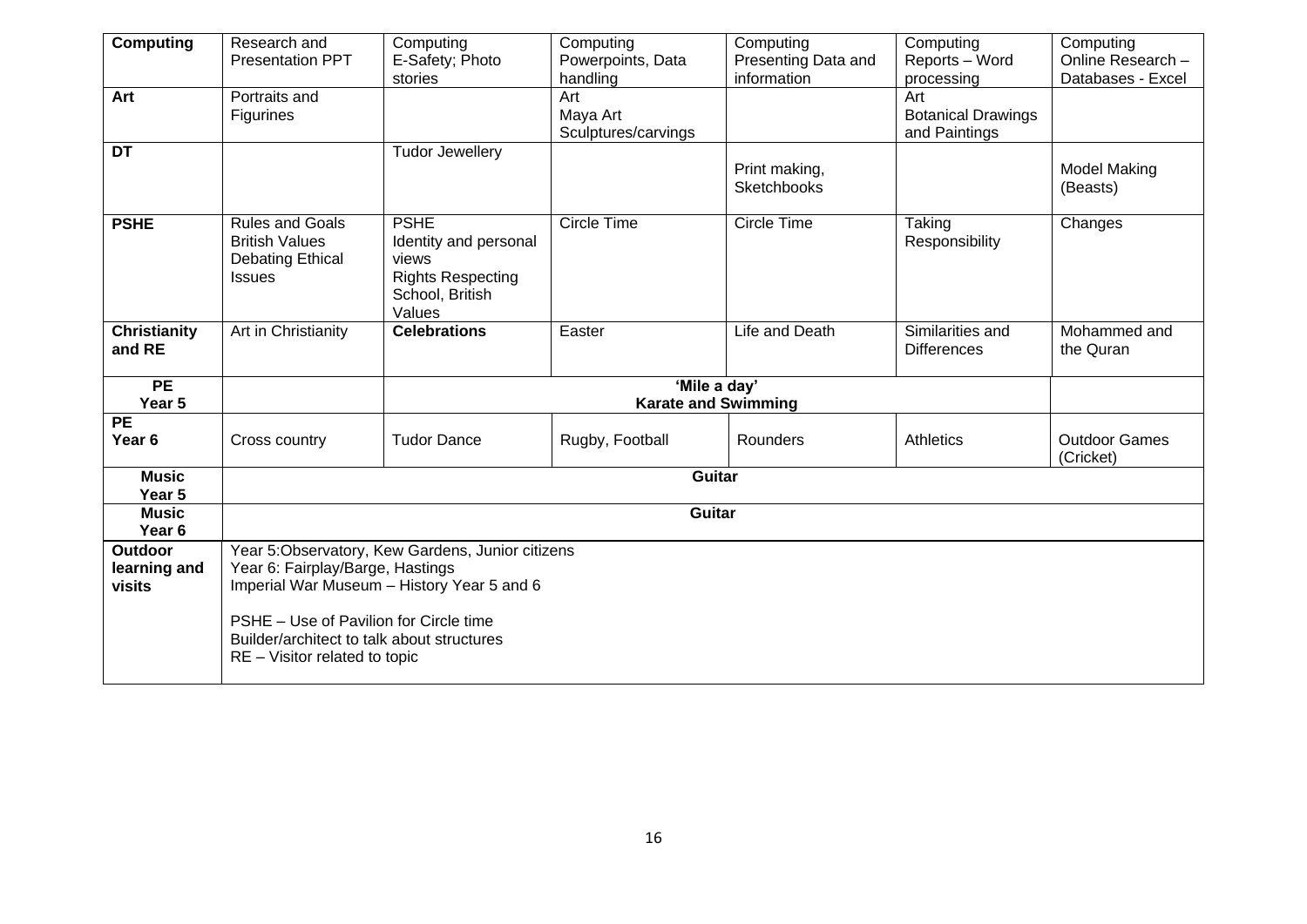#### **West Ham Church School Curriculum Overview – UKS2 – Cycle 2**

|                                   | Term 1                                                                                                                                                                                                           | Term <sub>2</sub>                                                                                                                                                                                               | Term <sub>3</sub>                                                                                                                                                                                 | Term 4                                                                                                                                                                                                                              | Term 5                                                                                                                                                                                                                       | Term 6                                                                                                                                                                                                     |
|-----------------------------------|------------------------------------------------------------------------------------------------------------------------------------------------------------------------------------------------------------------|-----------------------------------------------------------------------------------------------------------------------------------------------------------------------------------------------------------------|---------------------------------------------------------------------------------------------------------------------------------------------------------------------------------------------------|-------------------------------------------------------------------------------------------------------------------------------------------------------------------------------------------------------------------------------------|------------------------------------------------------------------------------------------------------------------------------------------------------------------------------------------------------------------------------|------------------------------------------------------------------------------------------------------------------------------------------------------------------------------------------------------------|
| <b>Values</b>                     | <b>Responsibility</b>                                                                                                                                                                                            | Peace                                                                                                                                                                                                           | <b>Respect</b>                                                                                                                                                                                    | Friendship                                                                                                                                                                                                                          | Perseverance                                                                                                                                                                                                                 | <b>Truth</b>                                                                                                                                                                                               |
| <b>English</b>                    | Biographies (E.g.<br>Shackleton)<br>Poetry<br>Chronological<br>Reports<br>Newspapers<br><b>SPAG</b>                                                                                                              | Myths and legends<br>Free verse poetry<br>Space stories<br><b>Science Fiction</b><br>Reports<br><b>SPAG</b>                                                                                                     | Letters and diaries<br>Persuasive Writing<br>Narrative Dialogue<br><b>Speeches</b><br><b>SPAG</b>                                                                                                 | Non Chronological<br>reports<br><b>Historical Fiction</b><br><b>Victorian Thrillers</b><br>Limericks<br><b>SPAG</b>                                                                                                                 | <b>Adventure Stories</b><br>Expressionist<br>Poetry<br><b>Surrealist Narrative</b><br><b>Explanatory Text</b><br><b>SPAG</b>                                                                                                 | Invitations<br>Postcards<br>Instructions<br>Myths and Legends<br>Poetry<br><b>SPAG</b>                                                                                                                     |
| <b>Maths</b><br>Year 5            | Number & Place<br>Value<br>Addition &<br>Subtraction<br>Multiplication &<br><b>Division</b><br><b>Fractions (decimals</b><br>& percentages)<br>Measurement<br><b>Statistics</b>                                  | Number & Place<br>Value<br>Addition &<br>Subtraction<br>Multiplication &<br>Division<br>Fractions (decimals<br>& percentages)<br>Measurement<br><b>Properties of Shape</b><br><b>Statistics</b>                 | Number & Place Value<br><b>Addition &amp; Subtraction</b><br>Multiplication & Division<br>Fractions (decimals &<br>percentages)<br>Measurement<br><b>Properties of Shape</b><br><b>Statistics</b> | Number & Place<br>Value<br>Addition &<br>Subtraction<br>Multiplication &<br>Division<br><b>Fractions (decimals</b><br>& percentages)<br>Measurement<br><b>Properties of Shape</b><br><b>Statistics</b>                              | Number & Place<br>Value<br>Addition &<br>Subtraction<br>Multiplication &<br>Division<br><b>Fractions (decimals</b><br>& percentages)<br>Measurement<br>Properties of Shape<br><b>Statistics</b>                              | Number & Place<br>Value<br><b>Addition &amp; Subtraction</b><br>Multiplication &<br><b>Division</b><br>Fractions (decimals &<br>percentages)<br>Measurement<br><b>Properties of Shape</b><br>Algebra (YR6) |
| <b>Maths</b><br>Year <sub>6</sub> | Number & Place<br>Value<br>Addition,<br>Subtraction,<br>Multiplication &<br><b>Division</b><br><b>Fractions (decimals</b><br>& percentages)<br>Ratio & Proportion<br>Algebra<br>Measurement<br><b>Statistics</b> | Number & Place<br>Value<br>Addition,<br>Subtraction,<br>Multiplication &<br><b>Division</b><br><b>Fractions (decimals</b><br>& percentages<br>Ratio & Proportion<br>Algebra<br>Measurement<br><b>Statistics</b> | Number & Place Value<br>Addition, Subtraction,<br>Multiplication & Division<br>Fractions (decimals &<br>percentages) Ratio &<br><b>Proportion Algebra</b><br><b>Measurement Statistics</b>        | Number & Place<br>Value<br>Addition,<br>Subtraction,<br>Multiplication &<br><b>Division</b><br><b>Fractions (decimals</b><br>& percentages)<br>Ratio & Proportion<br>Algebra<br>Measurement<br><b>Statistics</b><br><b>Revision</b> | Number & Place<br>Value<br>Addition,<br>Subtraction,<br>Multiplication &<br>Division<br><b>Fractions (decimals</b><br>& percentages)<br>Ratio & Proportion<br>Algebra<br>Measurement<br><b>Statistics</b><br><b>Revision</b> | Practical application<br>of maths skills                                                                                                                                                                   |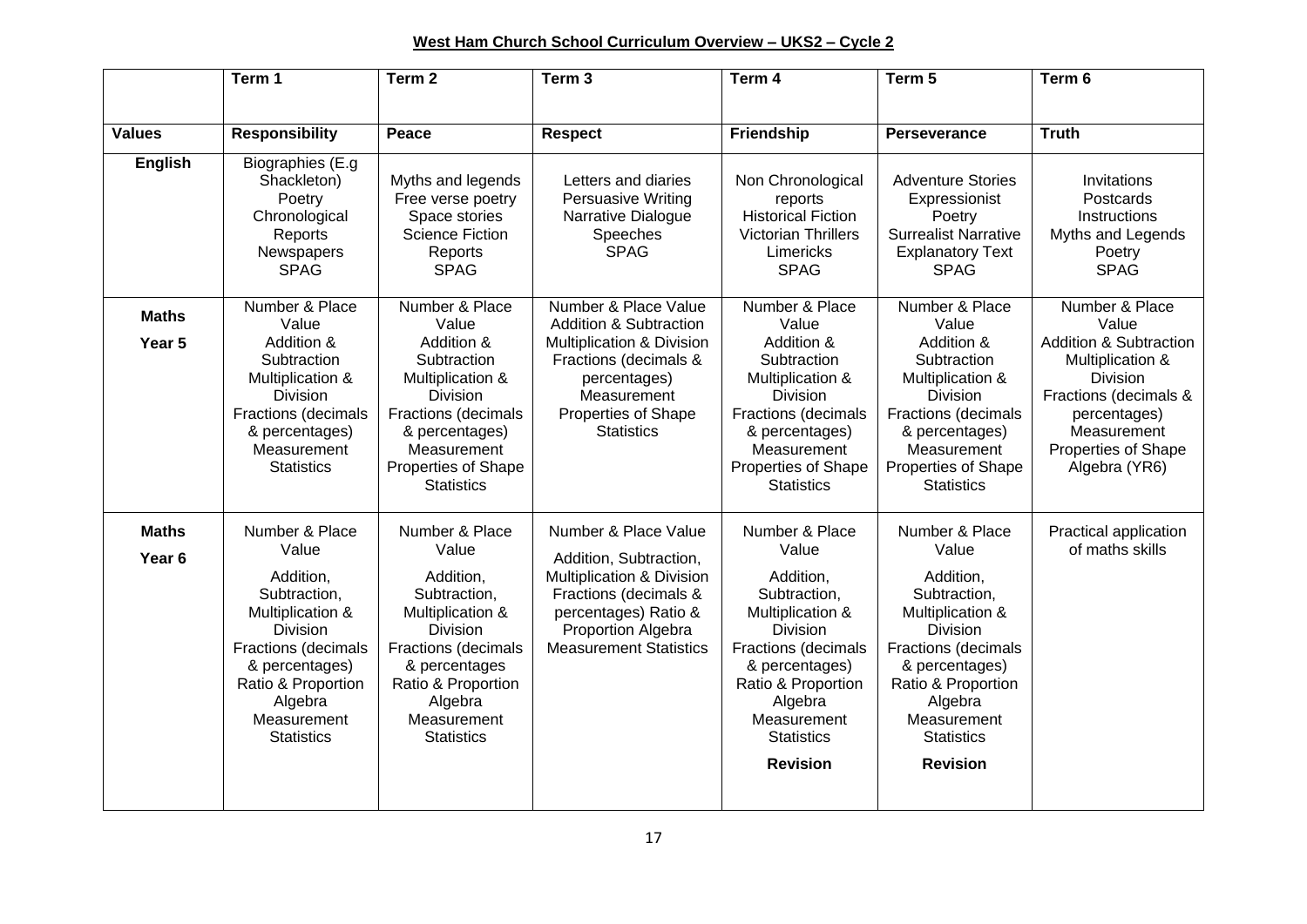| <b>Science</b><br>Year 5      | Earth and Space                                                                                                                | Properties and<br>Changes of<br><b>Materials</b>           | Forces in Action                                                                                                           | <b>Plants and Animals</b><br>(Life cycles) | Humans and<br>Animals                                               | End of Year<br>Assessments                                   |
|-------------------------------|--------------------------------------------------------------------------------------------------------------------------------|------------------------------------------------------------|----------------------------------------------------------------------------------------------------------------------------|--------------------------------------------|---------------------------------------------------------------------|--------------------------------------------------------------|
|                               |                                                                                                                                |                                                            |                                                                                                                            |                                            |                                                                     |                                                              |
| <b>Science</b>                |                                                                                                                                |                                                            |                                                                                                                            |                                            |                                                                     |                                                              |
| Year <sub>6</sub>             | Adaptation and<br>Inheritance                                                                                                  | Seeing Light                                               | <b>Changing Circuits</b>                                                                                                   | <b>Healthy Bodies</b>                      | Classifying<br>organisms                                            | End of Year<br>Assessments                                   |
| <b>Computing</b>              | Collecting,<br>Evaluating and<br>presenting<br>information Primary<br>school engagement<br>programme<br>(police) online safety | Use search<br>engines,<br>presentations                    | Animation - Using<br>Scratch<br>WW2 Game                                                                                   | Digital Photography                        | Presenting<br>information (PPT)                                     | Online Research -<br><b>Databases</b>                        |
| Art                           |                                                                                                                                | Space art - Printing<br>Portraits - Andy<br>Warhol         |                                                                                                                            | William Morris Type<br>of patterns.        | Great Artists of 19 <sup>th</sup><br>and 20 <sup>th</sup> Centuries |                                                              |
| <b>DT</b>                     | Building an Igloo                                                                                                              |                                                            | <b>Building Structures</b><br><b>Shelters</b>                                                                              |                                            |                                                                     | Chinese sculptures                                           |
| <b>PSHE</b>                   | <b>Rules</b><br>Care of the<br>Environment<br><b>British Values</b>                                                            | <b>Rights Respecting</b><br>School, British<br>Values      | Empathising with people<br>of different times<br>Primary school<br>engagement<br>programme(police) online<br>safety, gangs | Goals - Reflecting<br>on Achievements      | Emotions                                                            |                                                              |
| <b>Christianity</b><br>and RE | Christianity and<br>other religious<br>beliefs                                                                                 | Christmas                                                  | Jesus Example                                                                                                              | Thankfulness                               | Religious Leaders                                                   | God - influence,<br>teachings. Through Art<br>and expression |
| $\overline{PE}$<br>Year 5     |                                                                                                                                | 'Mile a day' and PE - Year 5<br><b>Karate and Swimming</b> |                                                                                                                            |                                            |                                                                     |                                                              |
| PE<br>Year <sub>6</sub>       | Rounders                                                                                                                       | Rugby                                                      | Dance/Gym                                                                                                                  | Football                                   | Atheletics                                                          | <b>Outdoor Games</b><br>(Cricket)                            |